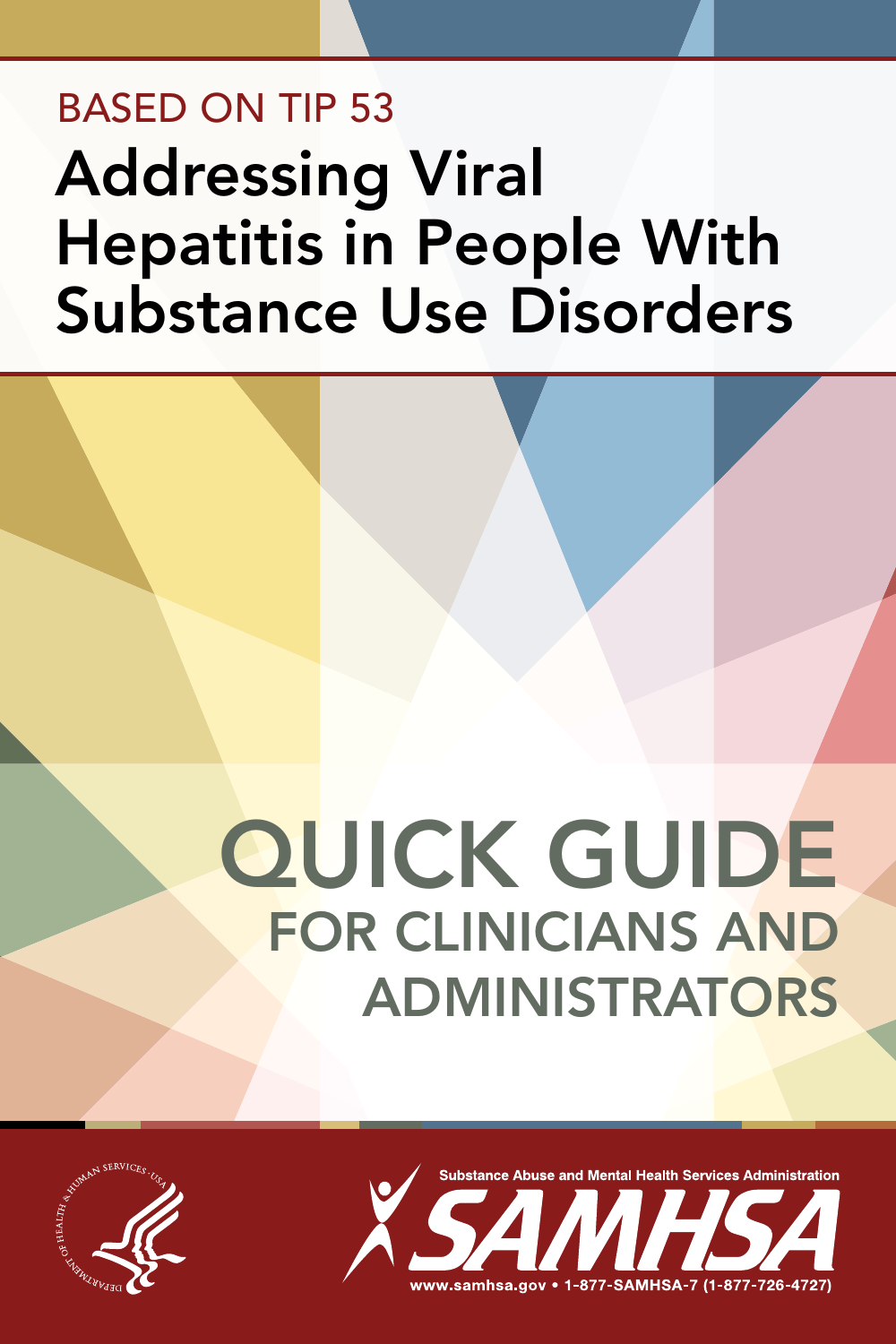# **Contents**

| Overview of Viral Hepatitis 4                                                    |
|----------------------------------------------------------------------------------|
| Screening for Viral Hepatitis 10                                                 |
| Evaluation of Chronic Hepatitis 16                                               |
| <b>Helping Clients Make Medical</b><br>Decisions About Hepatitis Treatment 17    |
|                                                                                  |
| <b>Counseling Approaches for People</b><br>Who Have Viral Hepatitis 33           |
| <b>Adding or Improving Hepatitis Services:</b><br>A Guide for Administrators  38 |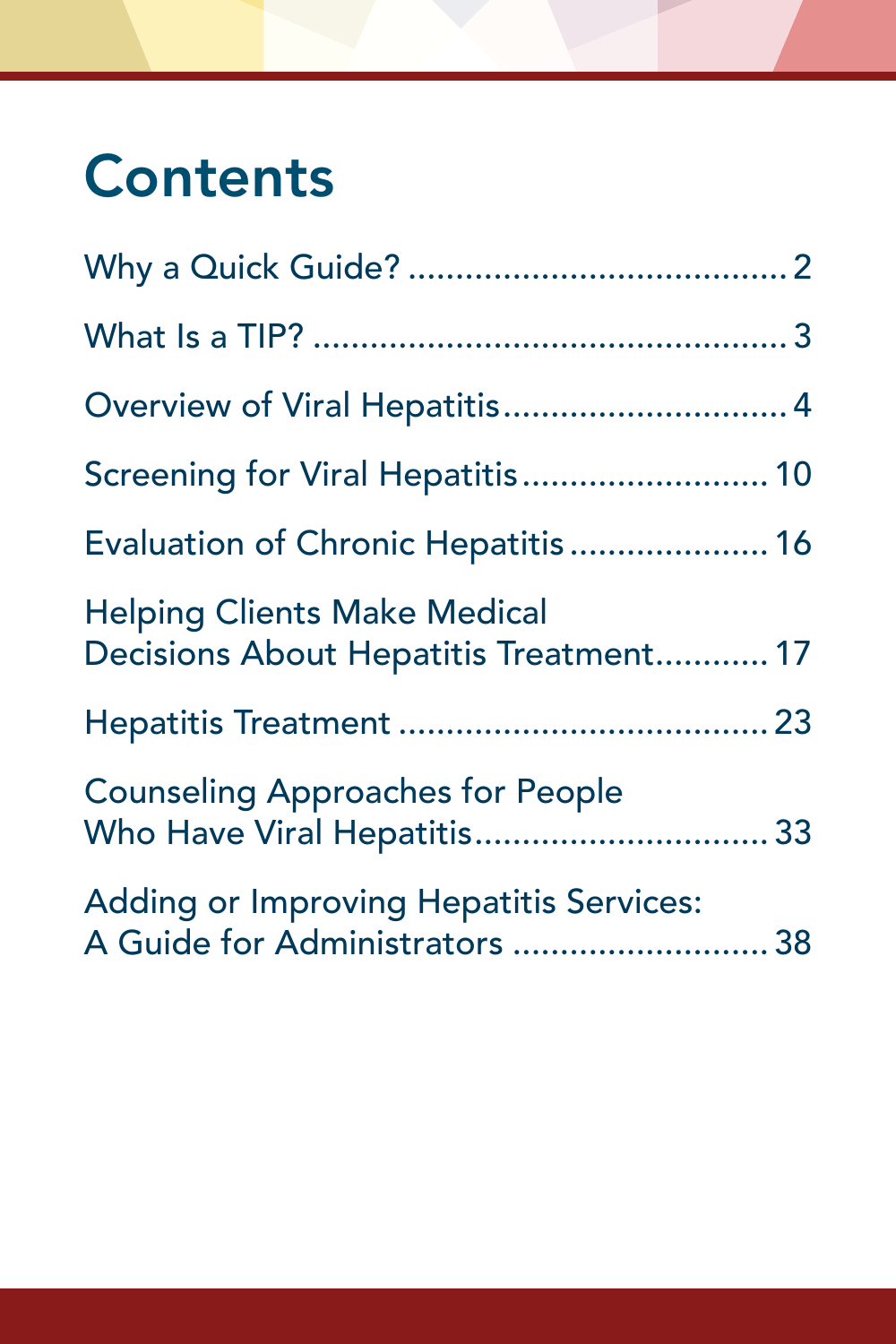# Based on TIP 53 Addressing Viral Hepatitis in People With Substance Use Disorders

# QUICK GUIDE FOR CLINICIANS AND **ADMINISTRATORS**

This Quick Guide is based entirely on information contained in TIP 53, published in 2011. No additional research has been conducted to update this topic since publication of TIP 53.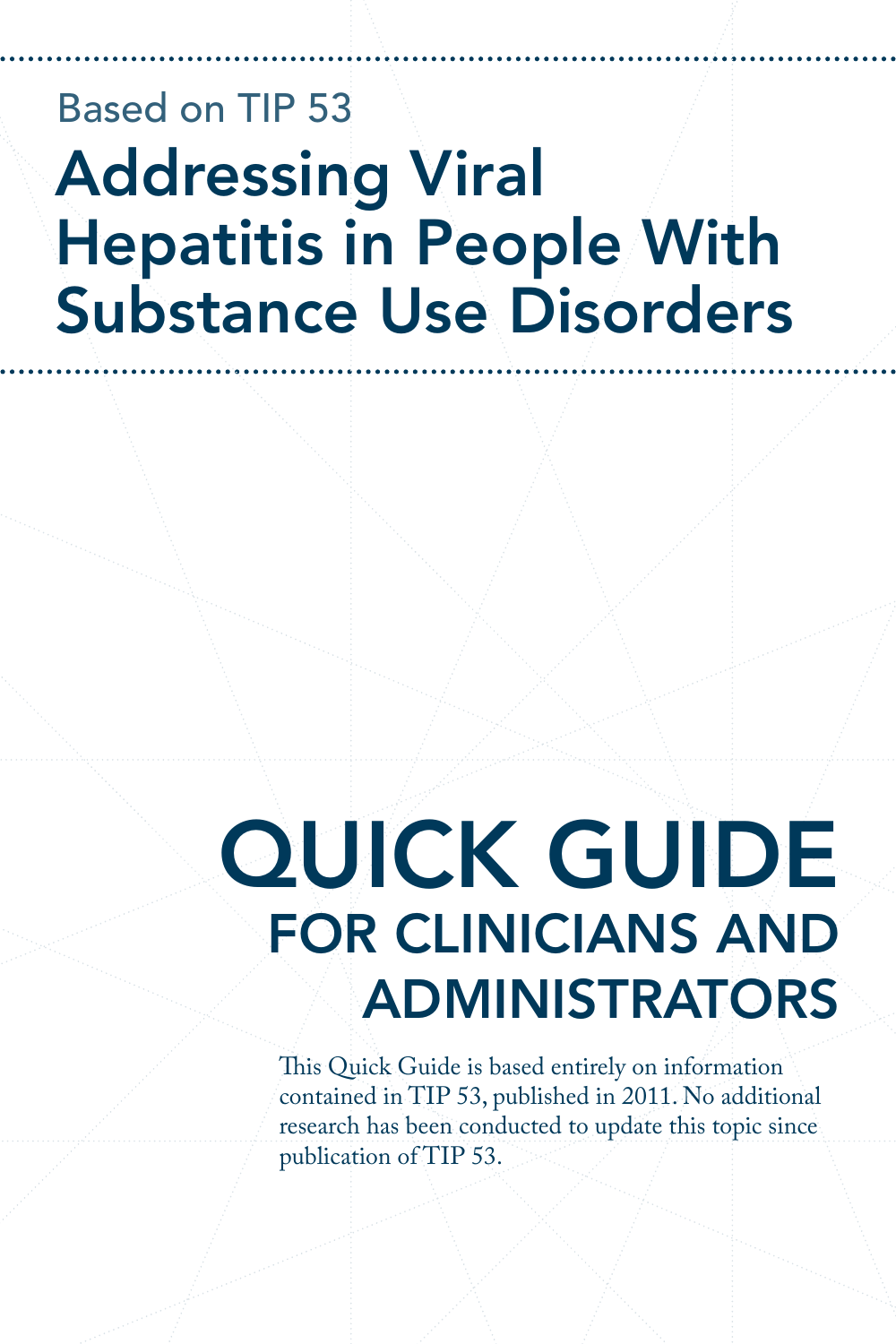## <span id="page-3-0"></span>Why a Quick Guide?

This Quick Guide provides succinct, easily accessible information to behavioral health clinicians and administrators about viral hepatitis. The guide is based entirely on *Addressing Viral Hepatitis in People With Substance Use Disorders*, Number 53 in the Treatment Improvement Protocol (TIP) series.

Users of the Quick Guide are invited to consult the primary source, TIP 53, for more information and a complete list of resources for treating people with hepatitis and co-occurring substance use disorder (SUD). To order a copy of TIP 53 or to access it online, see the inside back cover of this guide.

## DISCLAIMER

The opinions expressed herein are the views of the consensus panel members and do not necessarily reflect the official position of the Substance Abuse and Mental Health Services Administration (SAMHSA) or the U.S. Department of Health and Human Services (HHS). No official support of or endorsement by SAMHSA or HHS for these opinions or for the instruments or resources described is intended or should be inferred. The guidelines presented should not be considered substitutes for individualized client care and treatment decisions.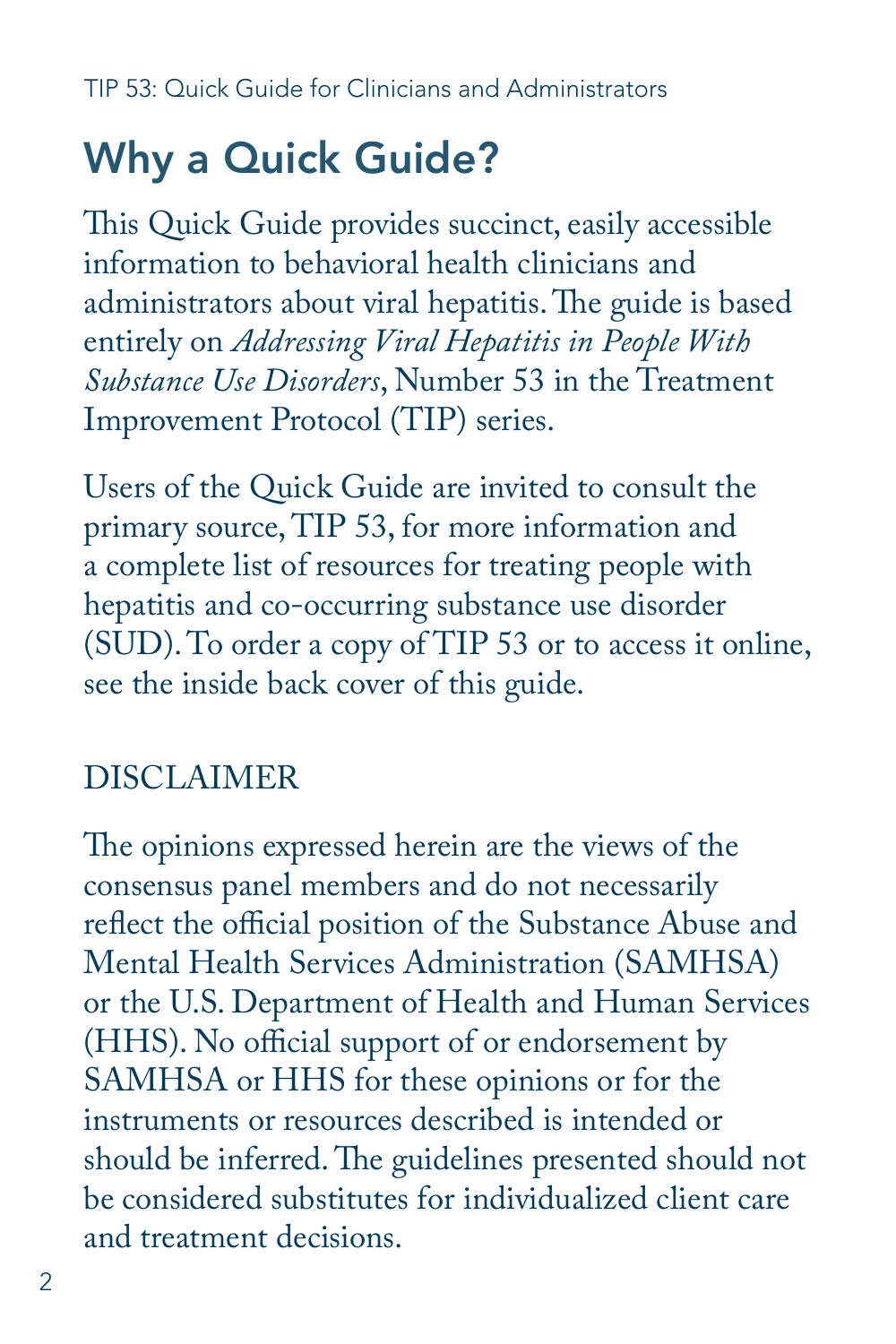## <span id="page-4-0"></span>What Is a TIP?

The TIP series provides professionals in behavioral health and related fields with consensus-based, fieldreviewed guidelines on behavioral health treatment topics of vital current interest. TIPs have been published by SAMHSA since 1991.

### TIP 53, *Addressing Viral Hepatitis in People With Substance Use Disorders*:

- Presents information on the disease that behavioral health treatment professionals need to know when working with clients who have or may have hepatitis.
- Provides factual information on the disease in language that can be readily understood by professionals without a medical background.
- Addresses issues such as hepatitis prevention, screening, treatment, and coordination of client care.
- • Emphasizes the need for close collaboration between medical and behavioral health treatment providers in working with clients who have both hepatitis and an SUD.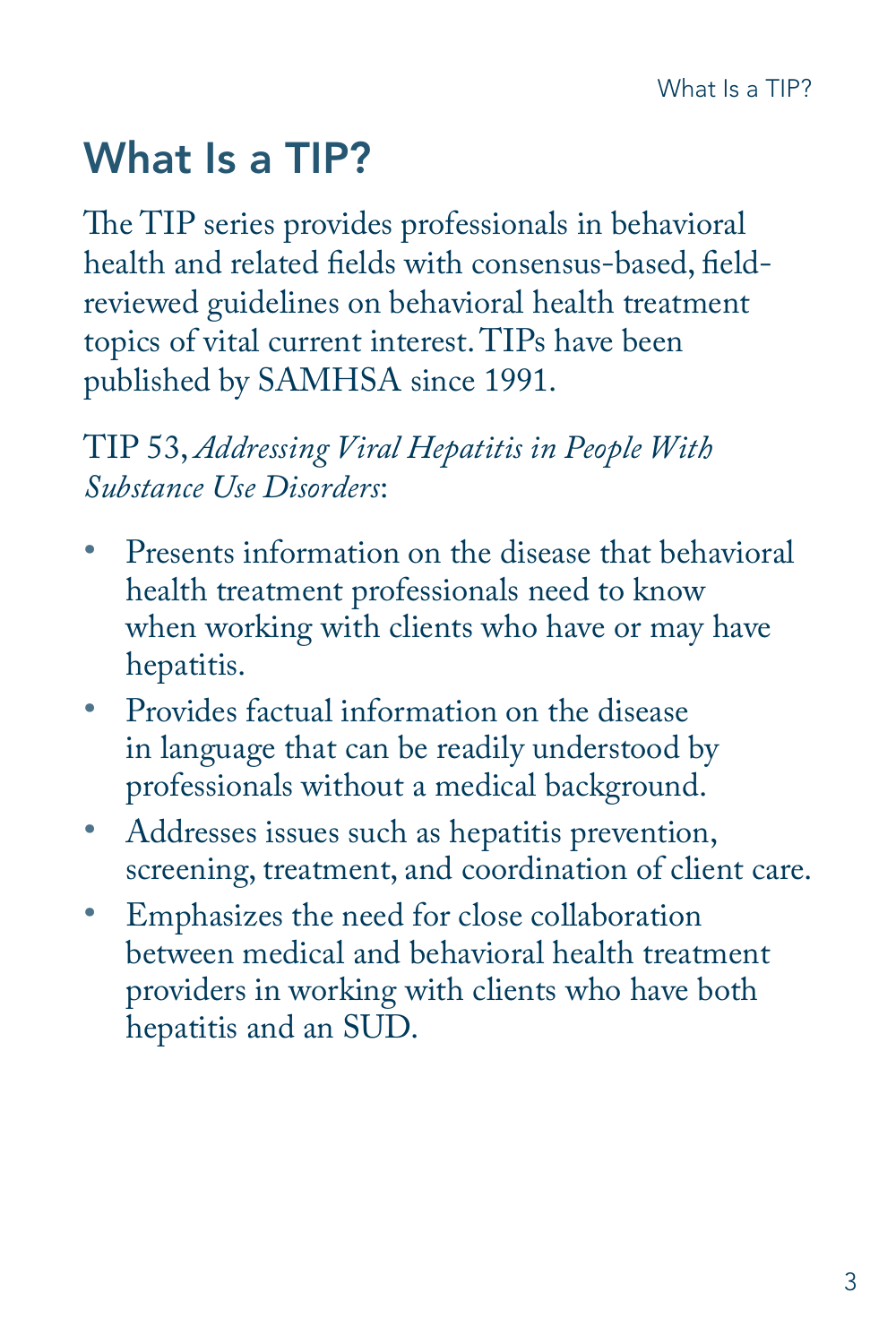## <span id="page-5-0"></span>Overview of Viral Hepatitis

- An estimated 3.5–5.3 million people in the United States live with chronic viral hepatitis.
- • Often symptoms and signs become evident only after the disease has caused severe liver damage.
- Many people who are infected with hepatitis are unaware that they have the disease and therefore do not seek treatment.
- • Between 2010 and 2020, an estimated 150,000 people in the United States could die of liver cancer or other hepatitis-related liver disease.
- For many people, substance use is a major factor that contributes to or worsens their hepatitis-related outcomes.
- All people who use or have used illicit substances are at risk of contracting viral hepatitis; injection drug use (IDU) is the primary way of contracting hepatitis C, and people who use substances are at risk for contracting other forms of viral hepatitis.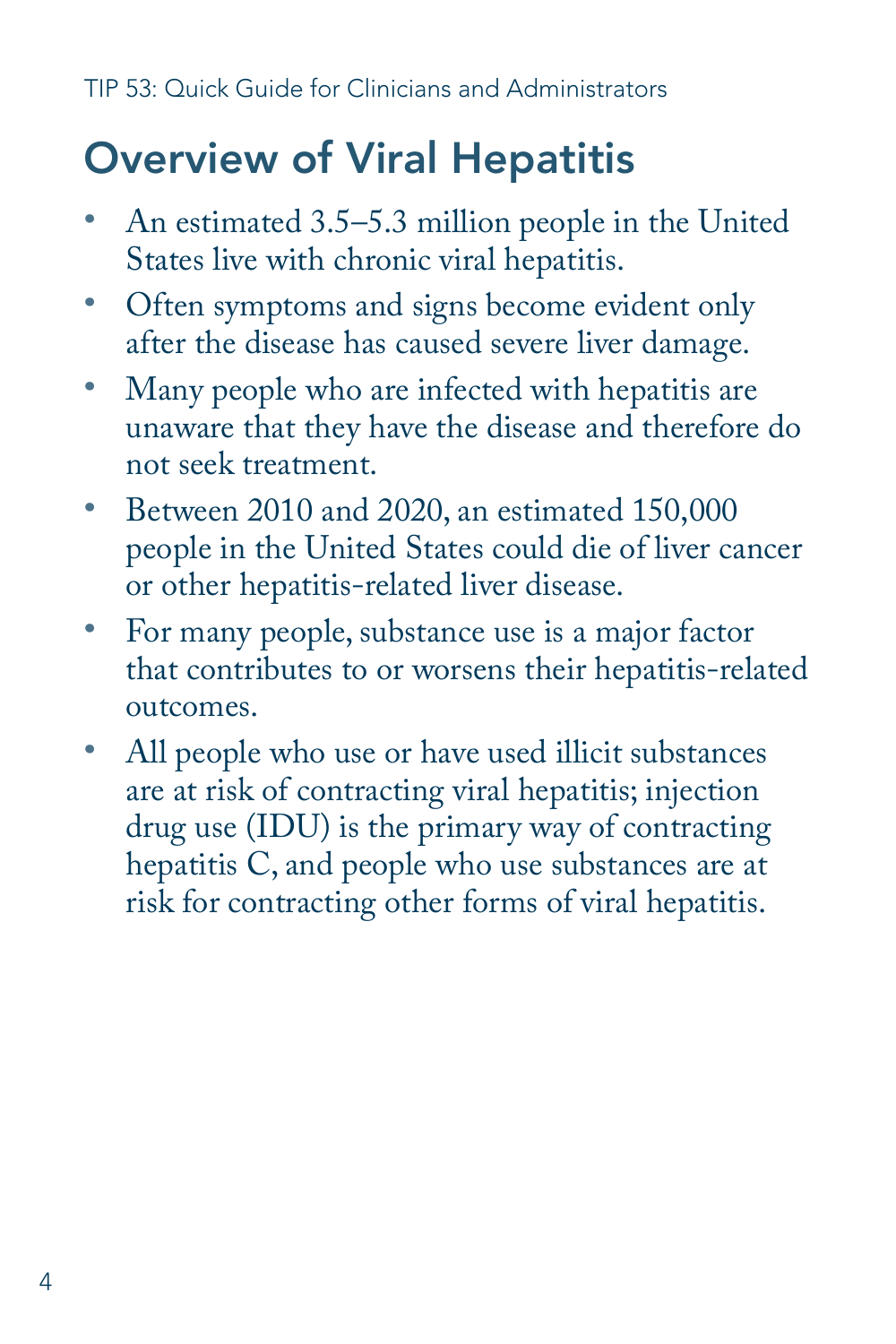## *What Is Viral Hepatitis?*

*Hepatitis* is inflammation of the liver. It can be caused by viruses, alcohol or substance use, exposure to toxins, and certain diseases. *Viral hepatitis* refers to liver inflammation caused by one of several types of viruses that attack the liver. In the United States, these are primarily:

- Hepatitis A virus (HAV)
- Hepatitis B virus (HBV)
- Hepatitis C virus (HCV)

Hepatitis can be *acute*, which means that the infection does not last longer than 6 months. If the body's immune system cannot fight off the virus within that period, the disease is considered *chronic*. Chronic hepatitis can lead to very serious health consequences, even death, because of liver failure or related medical conditions.

As hepatitis progresses and causes more liver damage, the liver may become scarred (fibrosis), which sometimes leads to profuse scarring of liver tissue (cirrhosis).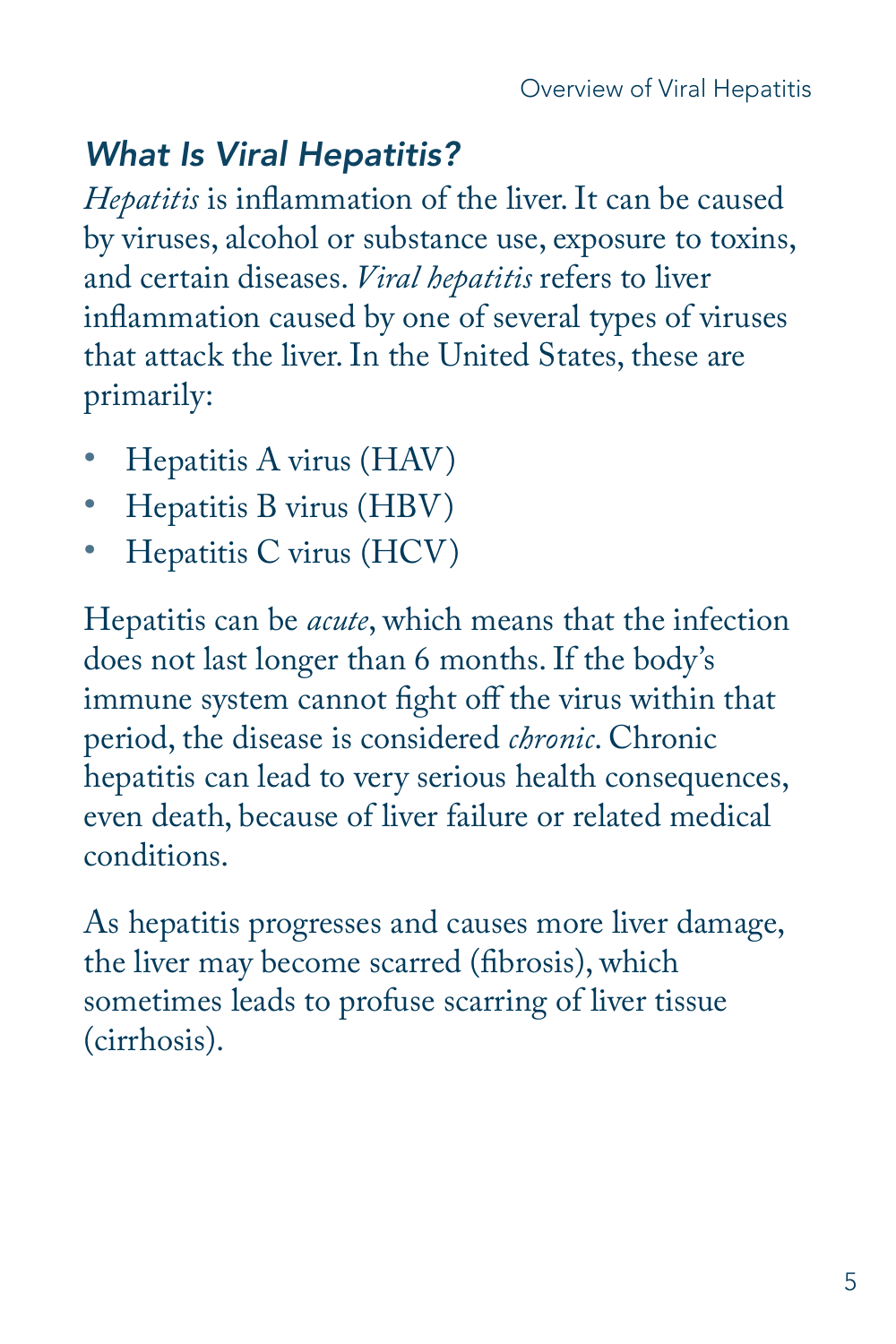## *Hepatitis A*

- *General characteristics*—Hepatitis A is only acute and never chronic. Most individuals recover within 6 months. Once recovered, a person is no longer contagious and is immune to reinfection.
- *Modes of transmission***—HAV** is spread by oral-fecal transmission and is extremely contagious.
- *Disease burden*—An estimated one-third of U.S. residents have had HAV infection.
- *Disease course*—HAV infection is rarely life threatening, although severity and mortality may increase with age and underlying chronic liver disease. Symptoms, if they occur, generally disappear within a month.
- *With comorbid substance use*—People who use drugs are at risk for acquiring hepatitis A.
- *Prevention***—The most effective way to prevent** HAV infection is vaccination.

## *Hepatitis B*

- General characteristics-Hepatitis B can be acute or chronic. Approximately 90 percent of adults with HBV infection alone (i.e., without co-infection) recover completely from HBV infection and do not become chronically infected.
- Modes of transmission-HBV is very contagious; it is spread through infected blood and other body fluids (e.g., semen) and can live outside the body for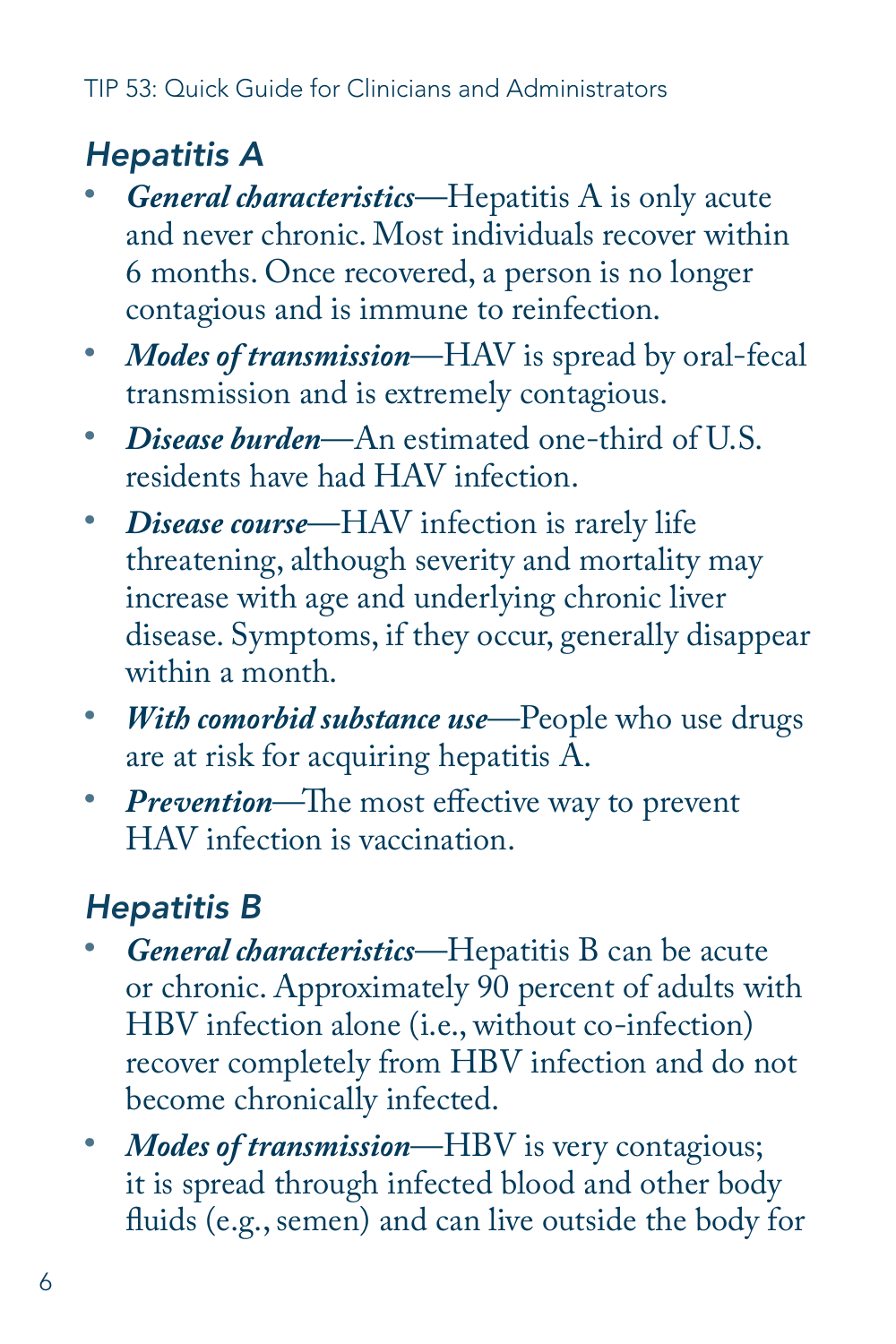more than 7 days. Modes of transmission include shared IDU equipment (e.g., needles, syringes), accidental needle sticks, and unprotected sex with a partner who is infected with HBV.

- Disease burden-Between 800,000 and 1.4 million people in the United States live with chronic hepatitis B.
- • *Disease course*—Approximately 35 percent of those infected have symptoms. Usually, acute HBV infection alone is not life-threatening. Up to 10 percent of people with acute hepatitis B will develop chronic hepatitis B after 6 months.
- • *With comorbid substance use*—Three to eleven percent of people who inject drugs have chronic hepatitis B. Rates of asymptomatic HBV infection among clients on methadone maintenance may be as high as 25 percent.
- **Prevention**—Vaccination is the most effective way to prevent HBV infection.

## *Hepatitis C*

- **General characteristics—Hepatitis C can be acute** or chronic. It starts as an acute infection that may go unrecognized. People who have hepatitis C and clear the virus do not develop immunity; they can become reinfected with the virus.
- *Modes of transmission*—Hepatitis C is a bloodborne disease. IDU is the most common risk factor for acquiring hepatitis C.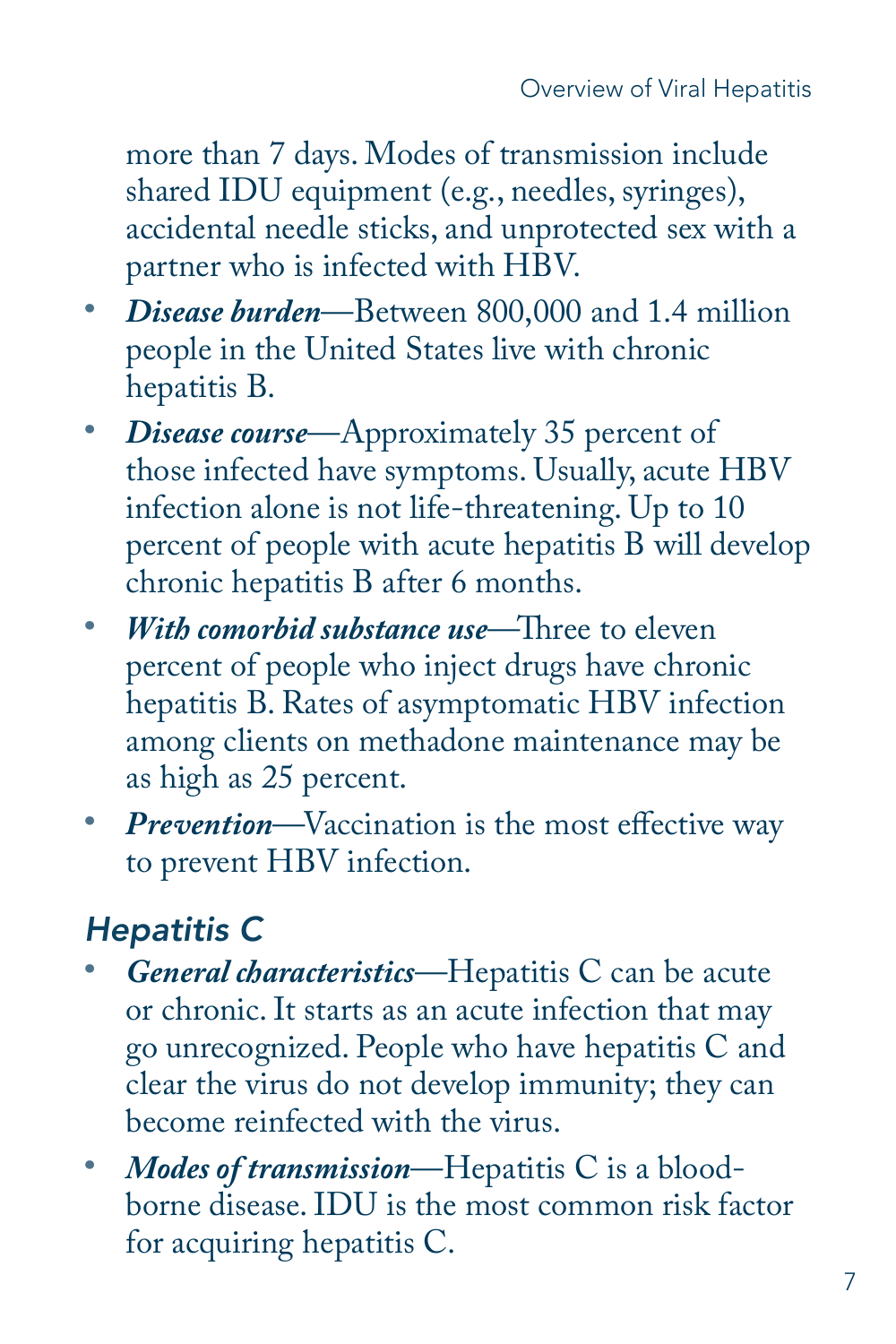- **Disease burden—HCV** infection is the most prevalent chronic, blood-borne infection in the United States. Approximately 3.2 million U.S. residents have chronic HCV infection.
- *Disease course*—The majority of people with hepatitis C are asymptomatic. The infection becomes chronic in 75–85 percent of people who contract it. Chronic HCV infection usually progresses very slowly and with few or no symptoms for the first 20–30 years after infection. As the disease progresses, the liver may develop fibrosis, which can progress to cirrhosis.
- • *With comorbid substance use*—HCV is highly contagious; people who inject drugs are more likely to contract hepatitis C than HIV. People who inject drugs are at high risk for becoming infected with HCV from sharing needles and drug use paraphernalia.
- *Prevention***—Hepatitis C** can be prevented only by avoiding contact with contaminated blood.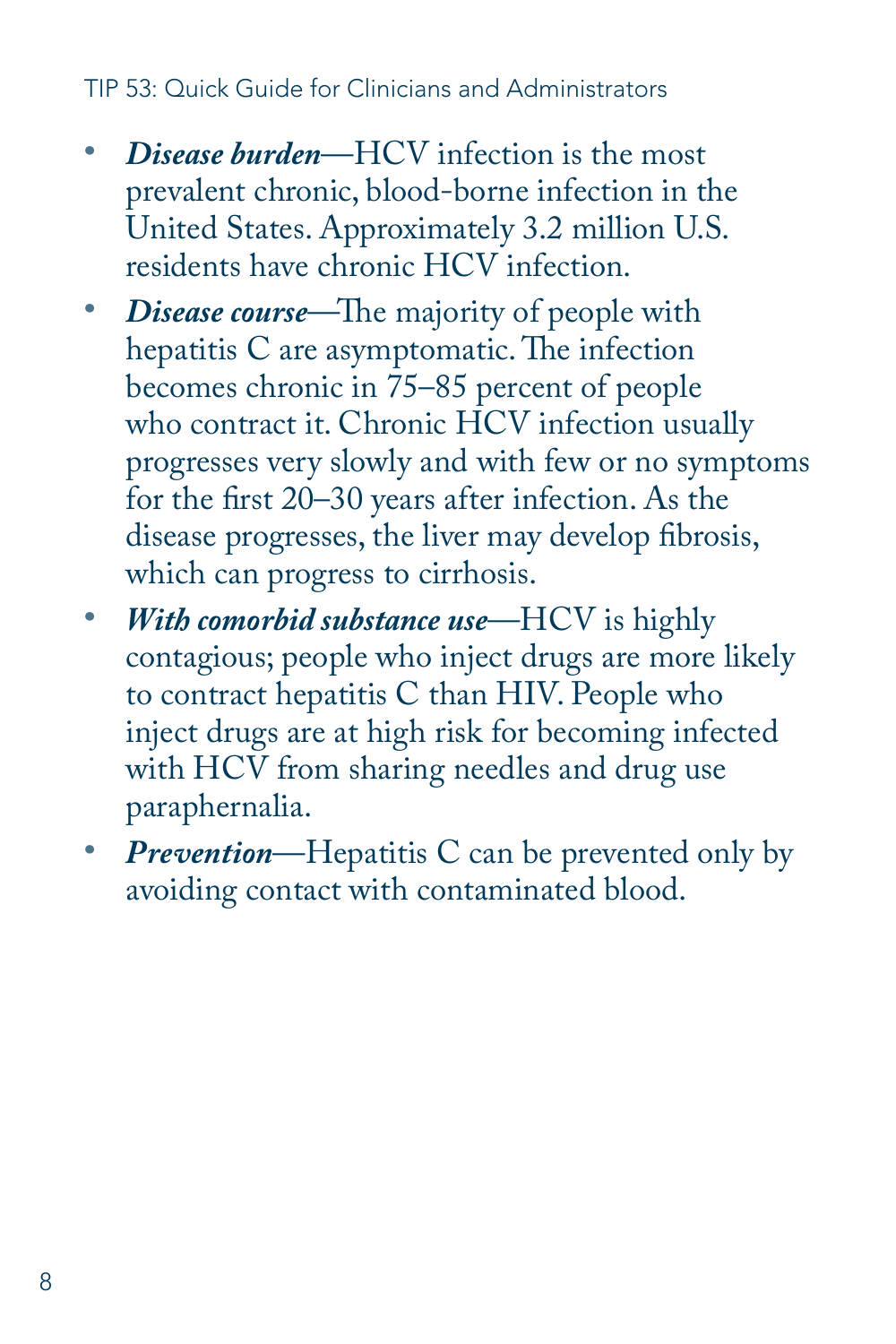## *Co-Infection With Viral Hepatitis and HIV*

- HAV/HIV co-infection-HIV treatment may need to be temporarily suspended if HAV infection is acquired. Most studies suggest that this delay does not affect HIV progression. Hepatitis A may be more severe and last longer in people who have both infections than in people who do not have HIV.
- • *HBV/HIV co-infection*—This co-infection does not significantly change the likelihood that the HIV infection will progress to AIDS. However, the co-infection increases the likelihood that HBV infection will become chronic and progress quickly.
- HCV/HIV co-infection-HIV infection may increase a person's risk of contracting HCV through sexual contact. If untreated, HCV infection progresses more quickly in people who are coinfected with HIV than in those who are infected with HCV alone.

*For more detailed information, see TIP 53, Chapter 1.*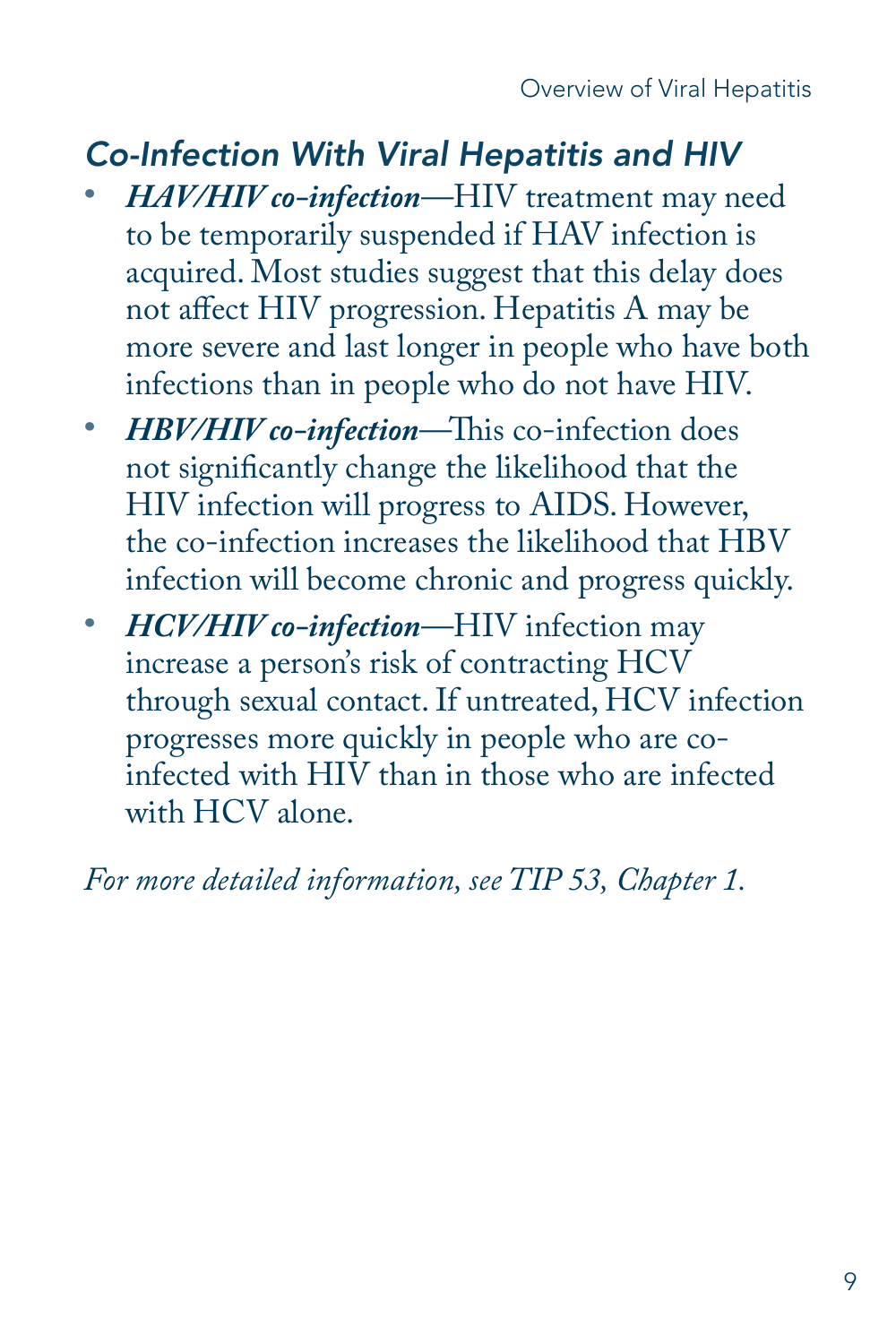## <span id="page-11-0"></span>Screening for Viral Hepatitis

The treatment program's role in the screening process depends on the type of facility and its staffing:

- Medical staff members at substance abuse treatment programs may assume a primary role for screening individuals for hepatitis and explaining the screening process and test results.
- Opioid treatment programs with medical staff members should screen for hepatitis B and C at intake and periodically as indicated.
- Programs without onsite medical staff may refer clients elsewhere for screening.

Screening tests blood for:

- *Antigens*—foreign substances, such as microorganisms (e.g., virus) or chemicals, which invade the body.
- *Antibodies*—proteins that bind to the antigens to try to clear them from the body.

## *Hepatitis A Screening*

Positive antibody test-The person has or had HAV infection or has been vaccinated against hepatitis A. The person is immune to future HAV infection.

## *Hepatitis B Screening*

**Positive surface antigen test**—The person is currently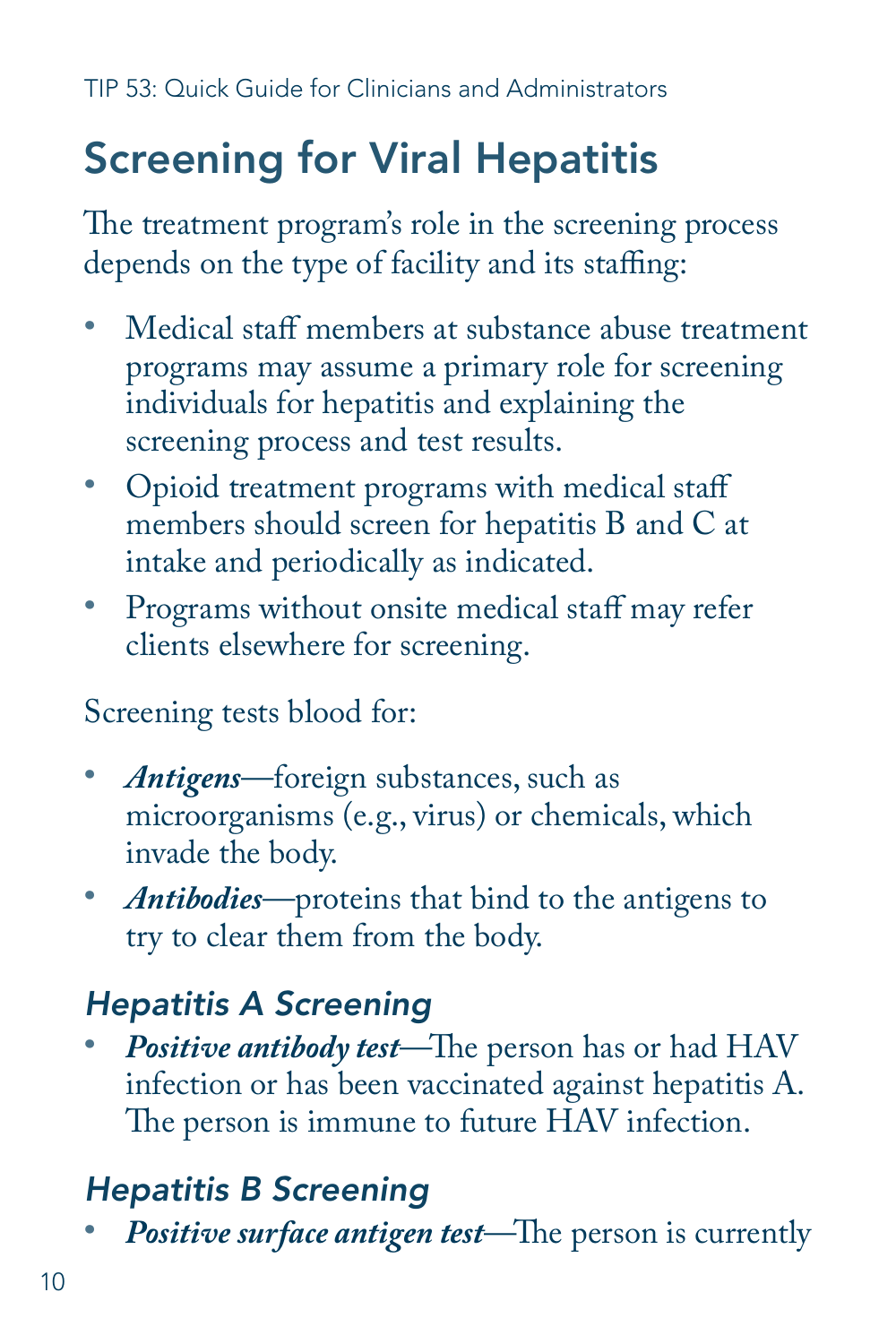infected and can pass the infection to others. If, after 6 months, the test is still positive, the infection is considered chronic.

- • *Positive core antibody test*—The person has been infected with HBV. The test does not specify whether the person has cleared the virus, still has the infection, or is immune to reinfection.
- • *Positive surface antibody test*—The person has been vaccinated against HBV or has been infected and has cleared the virus. The person has lifetime immunity from hepatitis B.

## *Hepatitis C Screening*

**Positive antibody test**—The person is a chronic carrier of HCV, has been infected but has resolved the infection, or is recently (acutely) infected. A person who obtains a positive result on an HCV antibody screening test should receive additional tests to get more information.

## *Counseling Practices With Clients Undergoing Screening*

- Consider screening as an opportunity to educate the client about hepatitis, its effects on health, and prevention strategies.
- • Be aware that many clients may not know whether they have been screened for hepatitis or they might not know the results.
- Clearly explain that the hepatitis test is optional.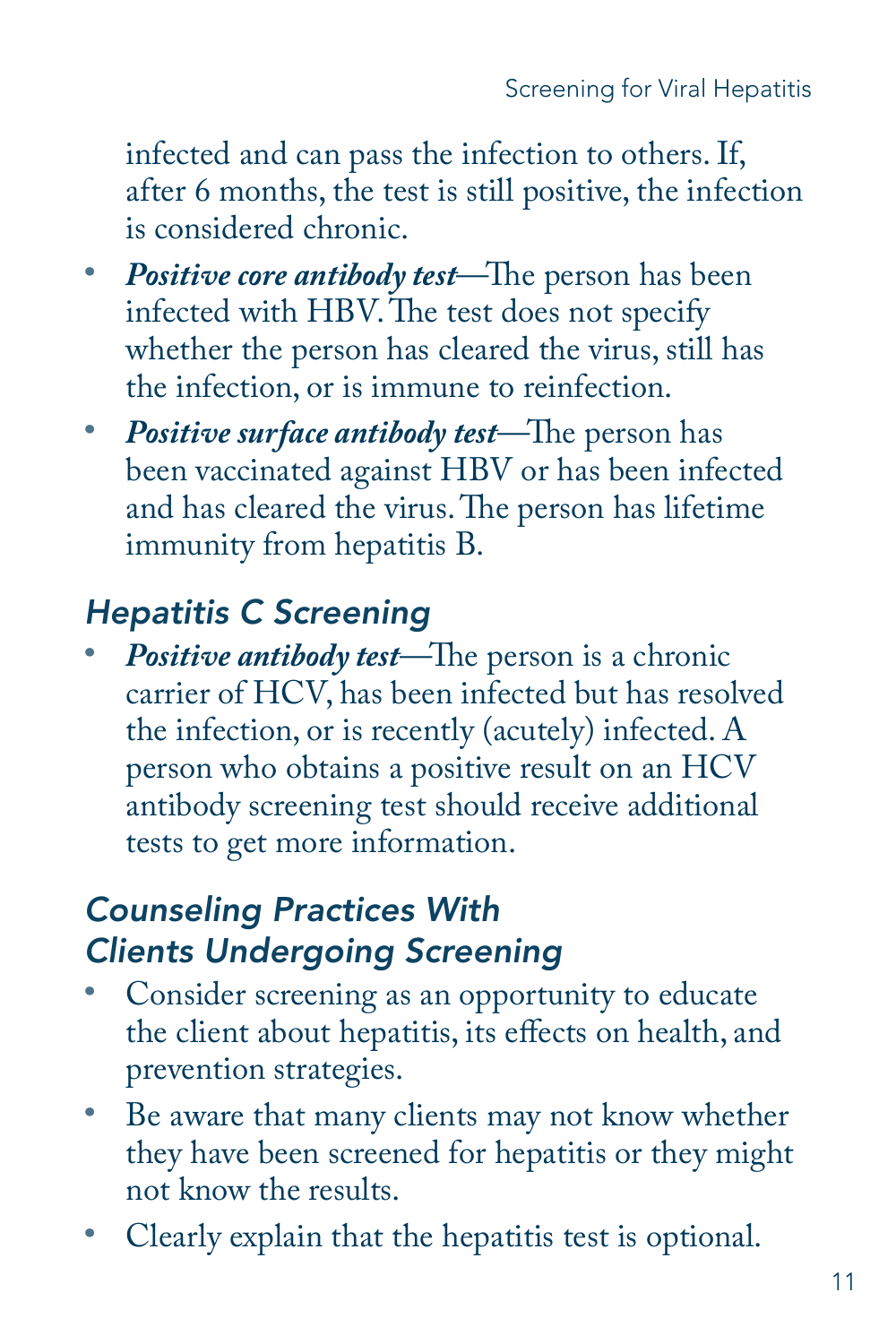Follow up with clients regardless of the results.

## Addressing Hepatitis for the First Time

The following strategies can help the treatment facility and counselor initiate the conversation about screening:

- Display posters, literature, or other hepatitis-related items that could help prompt the client to ask questions about hepatitis.
- Assess the client's ability to discuss hepatitis.
- Raise the subject in a way that avoids making the client feel defensive or afraid.
- • Be patient and allow time for multiple, short conversations about the subject.

### Educating Clients About Viral Hepatitis

Counselors should briefly describe hepatitis A, B, and C, including their prevalence, transmission, and relationship to drug use, as well as to other infections, such as HIV and other sexually transmitted diseases.

Identifying Patterns of Risky Behavior Screening is an opportunity to draw attention to a client's behaviors that put him or her at risk for contracting hepatitis.

- Ask for the client's perception of the risk of having contracted hepatitis: "How likely do you think it is that the test will be positive?"
- Listen for and identify behaviors that put the client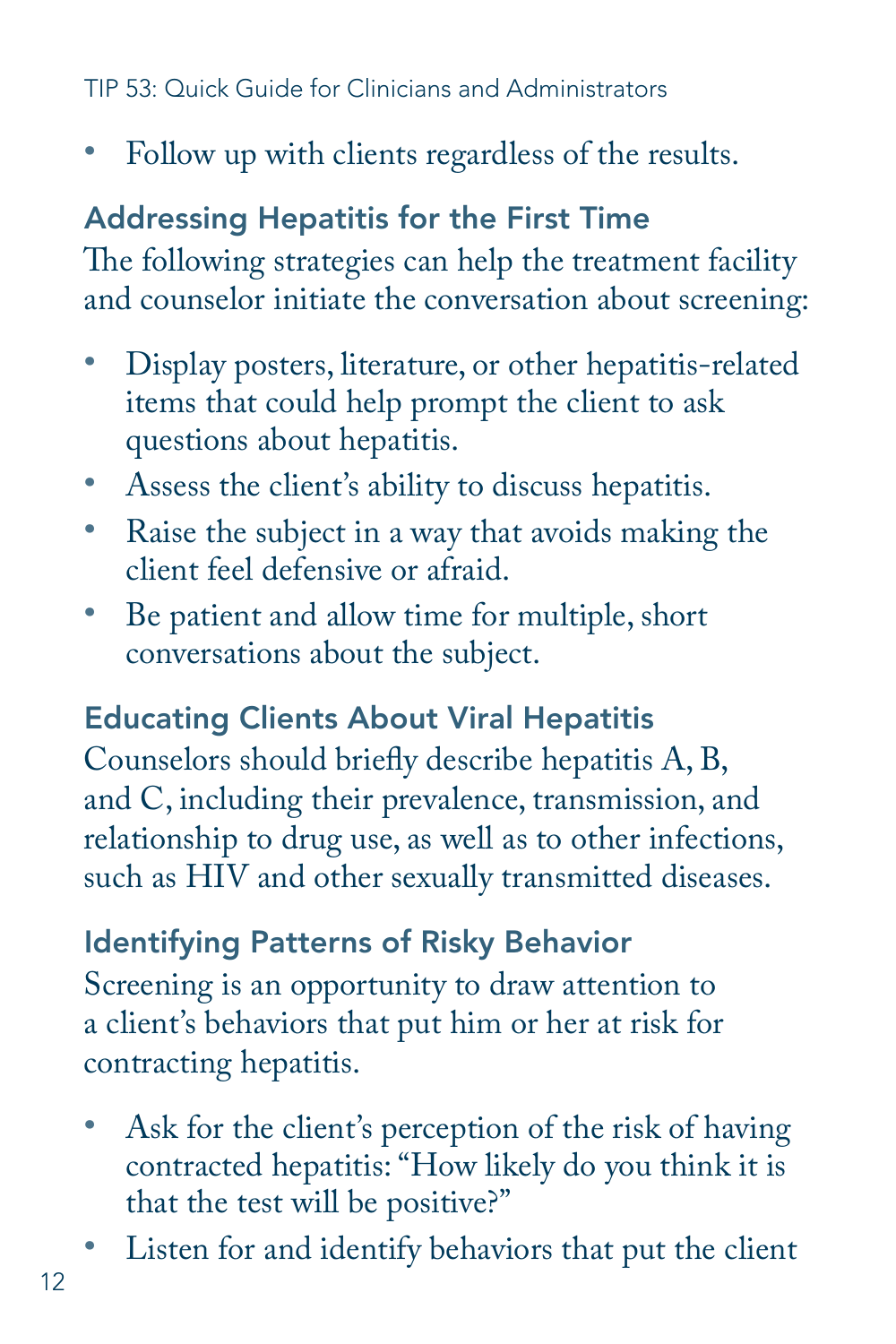at risk for contracting hepatitis and HIV, especially unprotected sex and sharing injection drug paraphernalia.

• Assess the client's alcohol consumption.

#### Preparing Clients for Screening

 they might be more willing to undergo screening. The Once clients are comfortable talking about viral hepatitis, following strategies can enhance the discussion of the hepatitis screening process and hepatitis prevention:

- • Ask the client whether he or she has ever had a hepatitis test.
- • Discuss the benefits of screening, such as the possibility for early diagnosis and treatment.
- Describe the screening procedure and explain that blood samples are needed.
- Advise a client with a history of IDU that the blood draw might be difficult if his or her veins are damaged.
- Make a plan with the client to get to and from the appointment.
- • Ensure that the client has emotional support or referrals during the waiting period, including possibly a support group.
- Clarify the meaning of possible results.
- Make a plan with the client for receiving the screening results.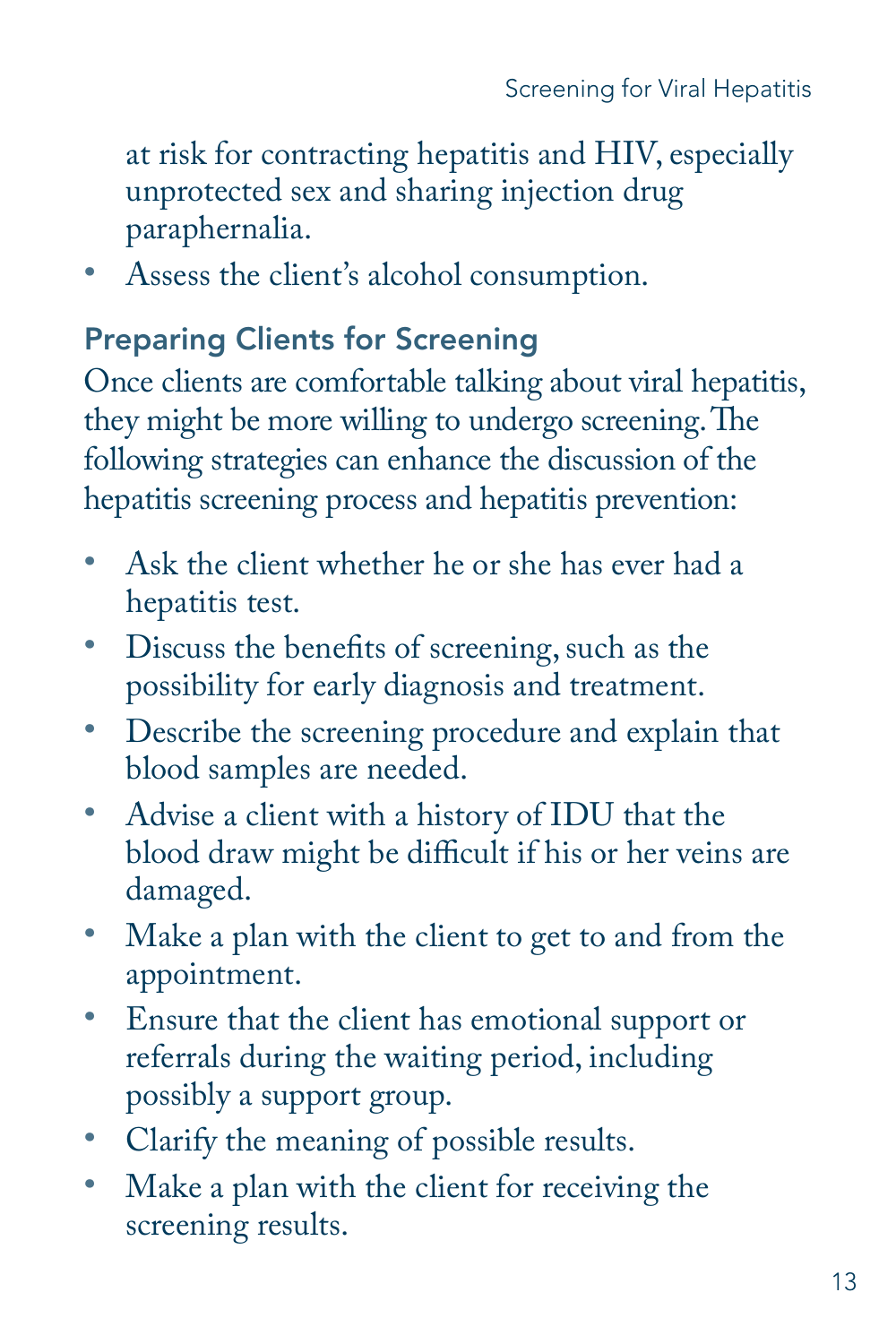#### Discussing Screening Results With Clients

The medical personnel who ordered or arranged the screening test, not counselors, usually explain the results. However, the client may want to discuss the results with the counselor or ask the counselor questions.

Suggestions for conversations with clients when the test results are negative include the following:

- • Explain results clearly and simply.
- Emphasize that a negative result to an HCV test does not indicate immunity to hepatitis C and that the client should take precautions to avoid infection.
- Emphasize the importance of getting HAV and HBV vaccinations.

Clients whose screening test results are positive for chronic hepatitis will need additional tests and examinations to get accurate diagnoses and to determine their health status and the extent of liver damage.

The following guidelines can help prepare clients for the next steps in evaluating their chronic hepatitis:

- • Ask clients whether they were referred to a medical care provider for additional tests.
- • Explain that the screening test indicates only that clients have been infected with hepatitis and additional testing is necessary to determine their health status.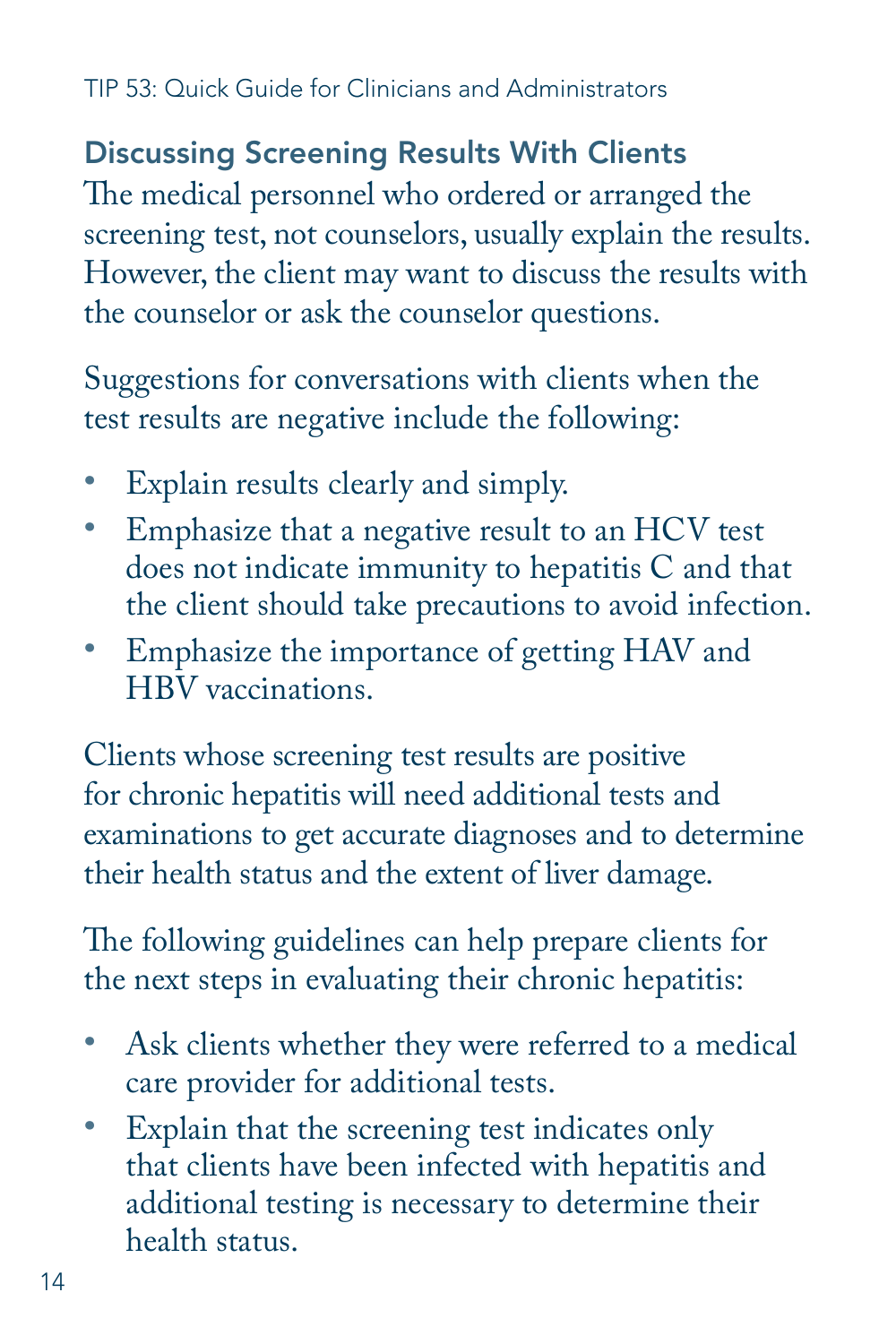- • Prepare clients to consider getting further evaluation.
- Identify barriers to further testing and ways to overcome them.

To help clients come to terms with their positive test results:

- Explain results clearly and simply.
- Assess reactions to the results.
- • Address immediate fears and concerns before providing further information.
- Provide information on liver health in the client's language of choice and at the client's reading and comprehension levels.
- Provide reassurance and hope.
- • Stress the importance of getting vaccinated against hepatitis A and B.
- Reiterate the importance of not drinking alcohol.
- • Caution against taking medications without first consulting a medical care provider.
- Encourage clients to learn their HIV status and, if they are not HIV positive, to take measures to avoid infection.
- Explain hepatitis transmission to promote prevention.

*For more detailed information, see TIP 53, Chapter 2.*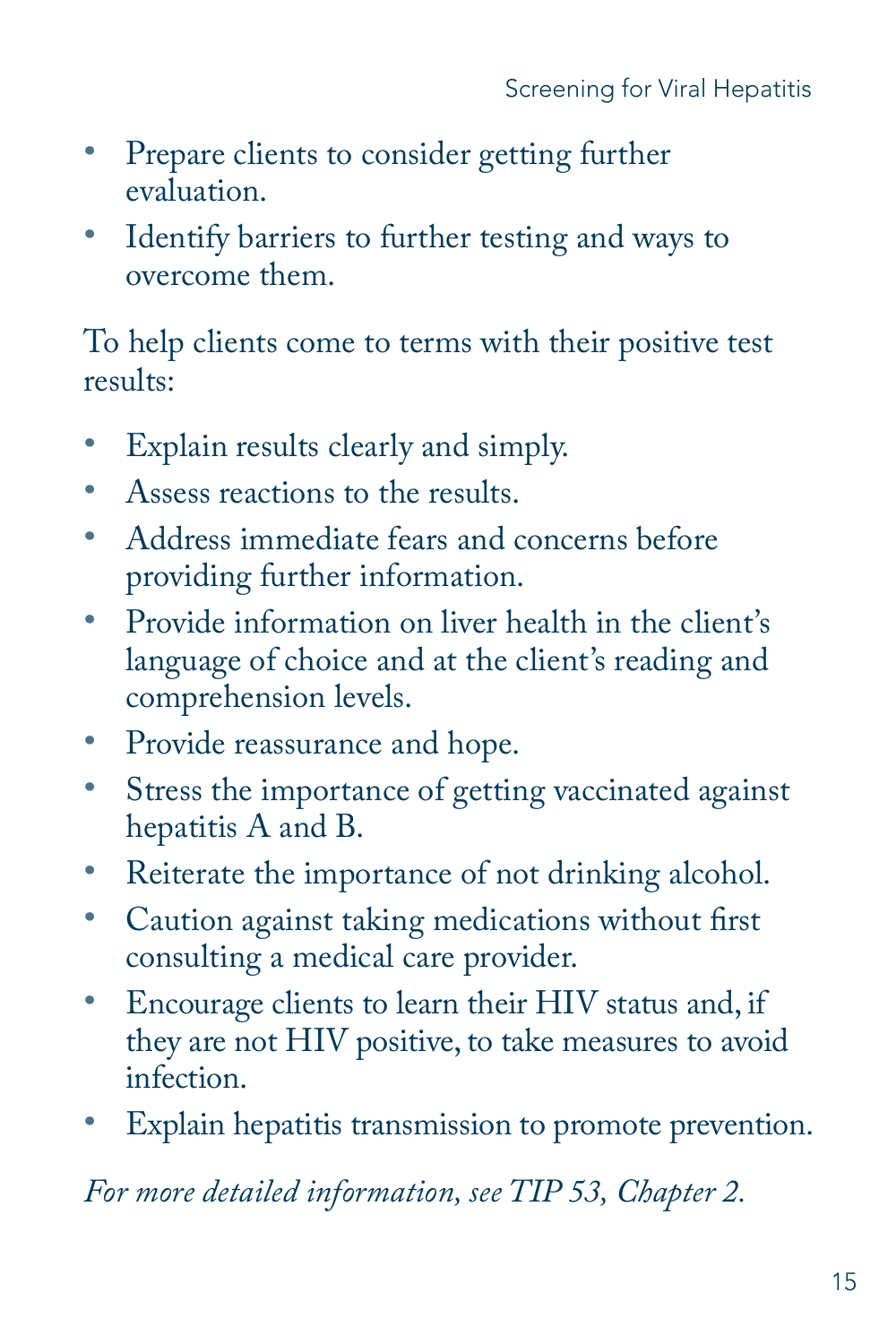## <span id="page-17-0"></span>Evaluation of Chronic Hepatitis

Clients diagnosed with chronic hepatitis require a full medical evaluation to gather information about the nature of their infection, the severity of the disease, and factors that might affect the course of the disease and its treatment. At some point, clients will probably be referred to a specialist.The evaluation of chronic hepatitis can involve several tests.Taken together, the results of these tests help a physician assess the disease progression, its prognosis, and the risks and benefits of hepatitis treatment.

- *Liver panel* (also referred to as *liver function tests*) measures the extent of liver injury, via a series of blood tests.
- *Viral load tests*—indicate the quantity of virus present in the bloodstream; the best and most specific tests to indicate the presence of viral hepatitis B or C.
- • *Genotype test*—identifies the type or strain of the hepatitis virus. No genotype causes more severe disease than any other, but the genotype has implications for response to antiviral treatment and the duration of treatment.
- *Liver biopsy*—involves removing a small number of liver cells; the best way to evaluate the health of the liver and the only way to reveal the extent of scarring (if any). Liver biopsy can help the physician decide whether antiviral treatment is advisable or needed.

*For more detailed information, see TIP 53, Chapter 3.*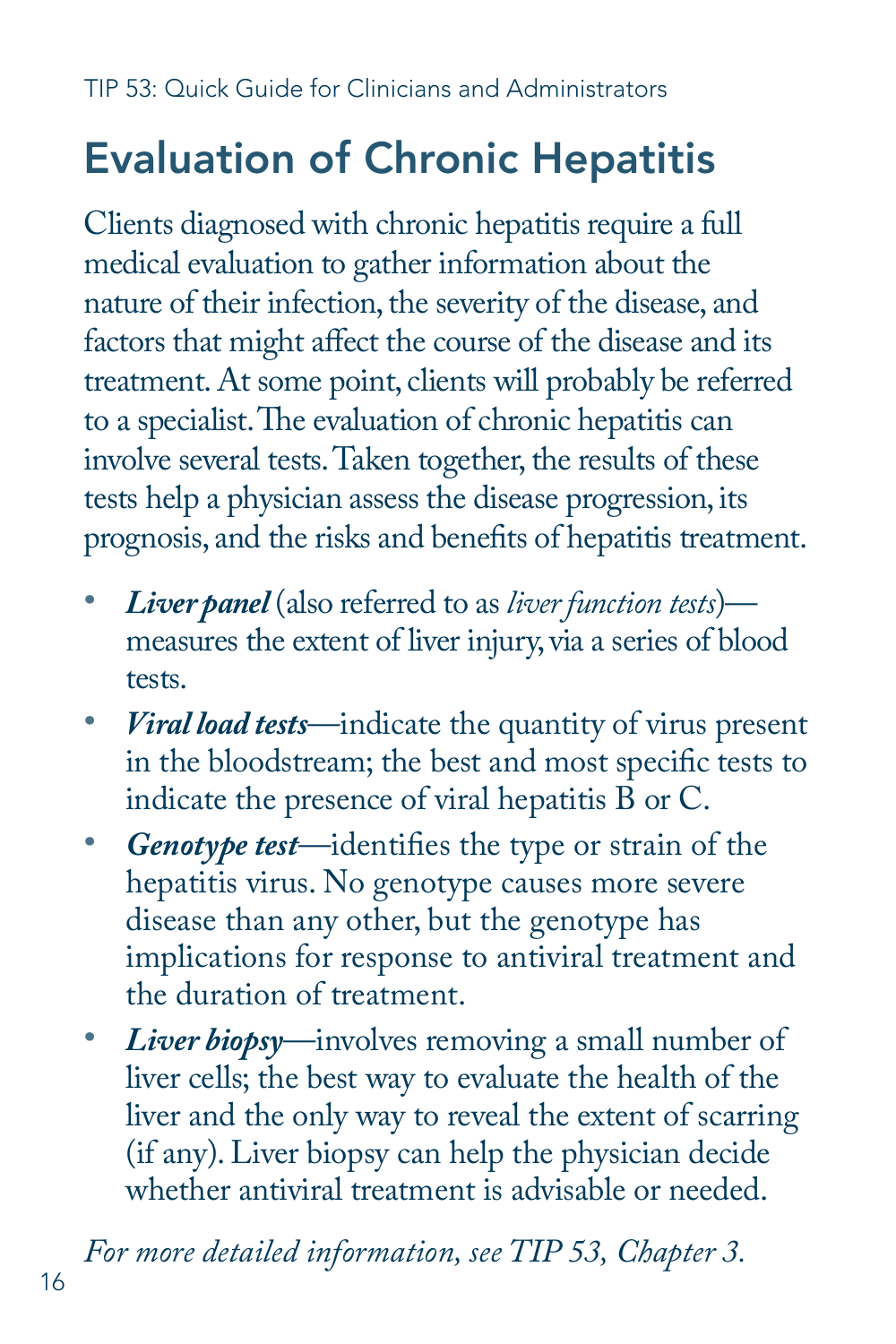## <span id="page-18-0"></span>Helping Clients make **Medical Decisions About Hepatitis Treatment**

Medical care providers that once would have denied hepatitis treatment to people with an SUD now routinely screen and evaluate such people and often recommend antiviral treatment. Pharmacotherapy for an opioid addiction, for example, is no longer considered a contraindication to evaluation, care, or treatment of chronic hepatitis.

People who have chronic viral hepatitis have three options:

- Be treated with potent antiviral medications
- Defer antiviral treatment
- Decide not to be treated

Before developing the hepatitis treatment plan, the physician and patient need to consider several factors:

- Timing of hepatitis treatment
- Treatment contraindications
- Presence of more urgent problems
- Likelihood of adhering to hepatitis treatment
- Likelihood of treatment success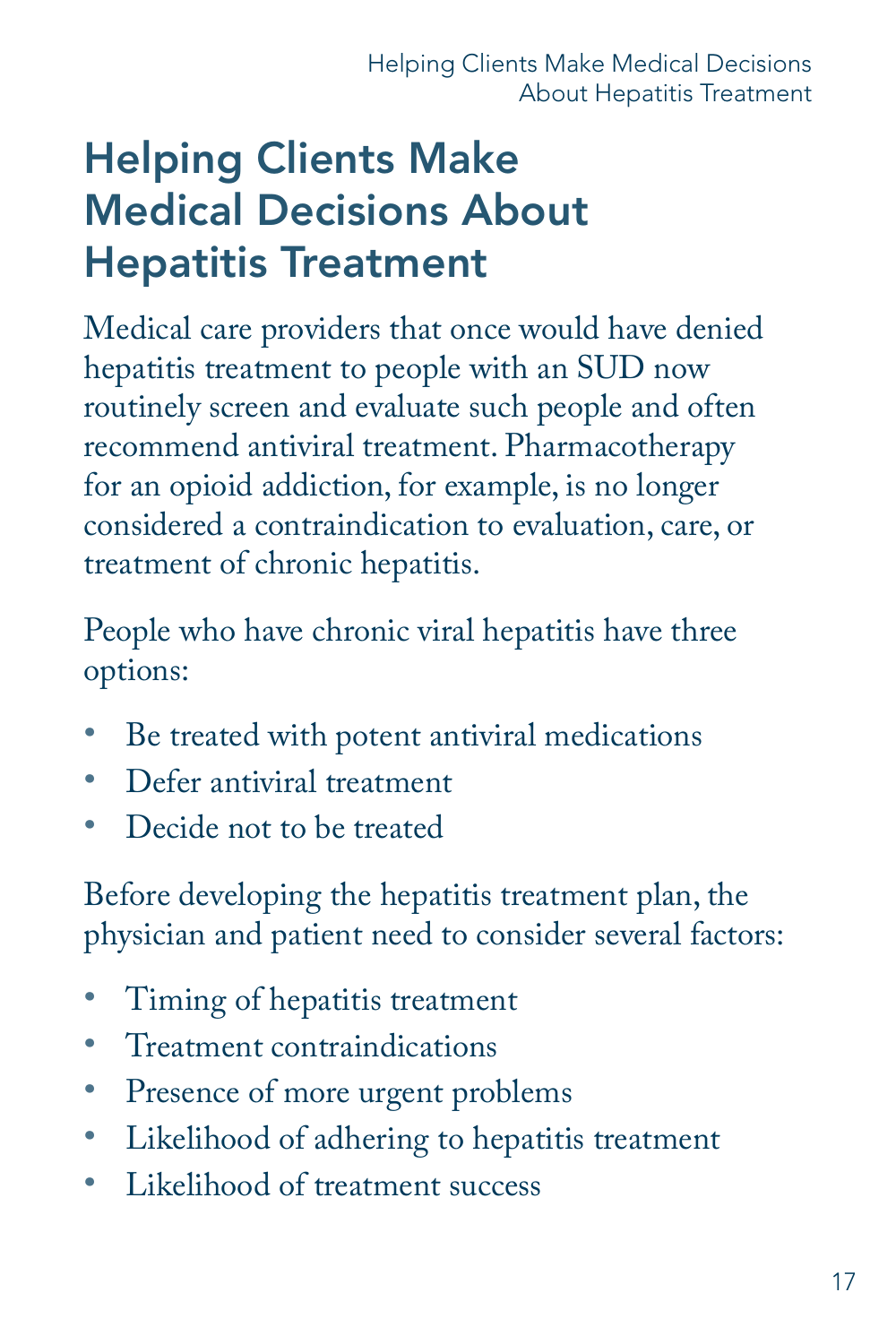## *Counseling Clients Diagnosed With Chronic Hepatitis*

Treatment decisions will ultimately reflect advice from a medical professional working in concert with the client. For clients who are considering antiviral treatment, counselors can:

- Encourage them to ask their medical care providers for the information needed to make thorough, informed decisions about treatment.
- • Encourage them to take action toward improved health or life circumstances.
- Assess mental and substance use disorder recovery statuses.
- • Emphasize the importance of alcohol abstinence.
- Help them strengthen their support systems.

Counselors can explain the following information to clients:

- If hepatitis treatment does not completely clear the virus, some benefit might still occur (e.g., lower viral levels, less inflammation or fibrosis). Also, many people who have hepatitis C do not develop cirrhosis, end-stage liver disease, or liver cancer.
- The length of antiviral treatment varies.
- • Clients will need to get frequent lab tests to ensure medication tolerance and effectiveness.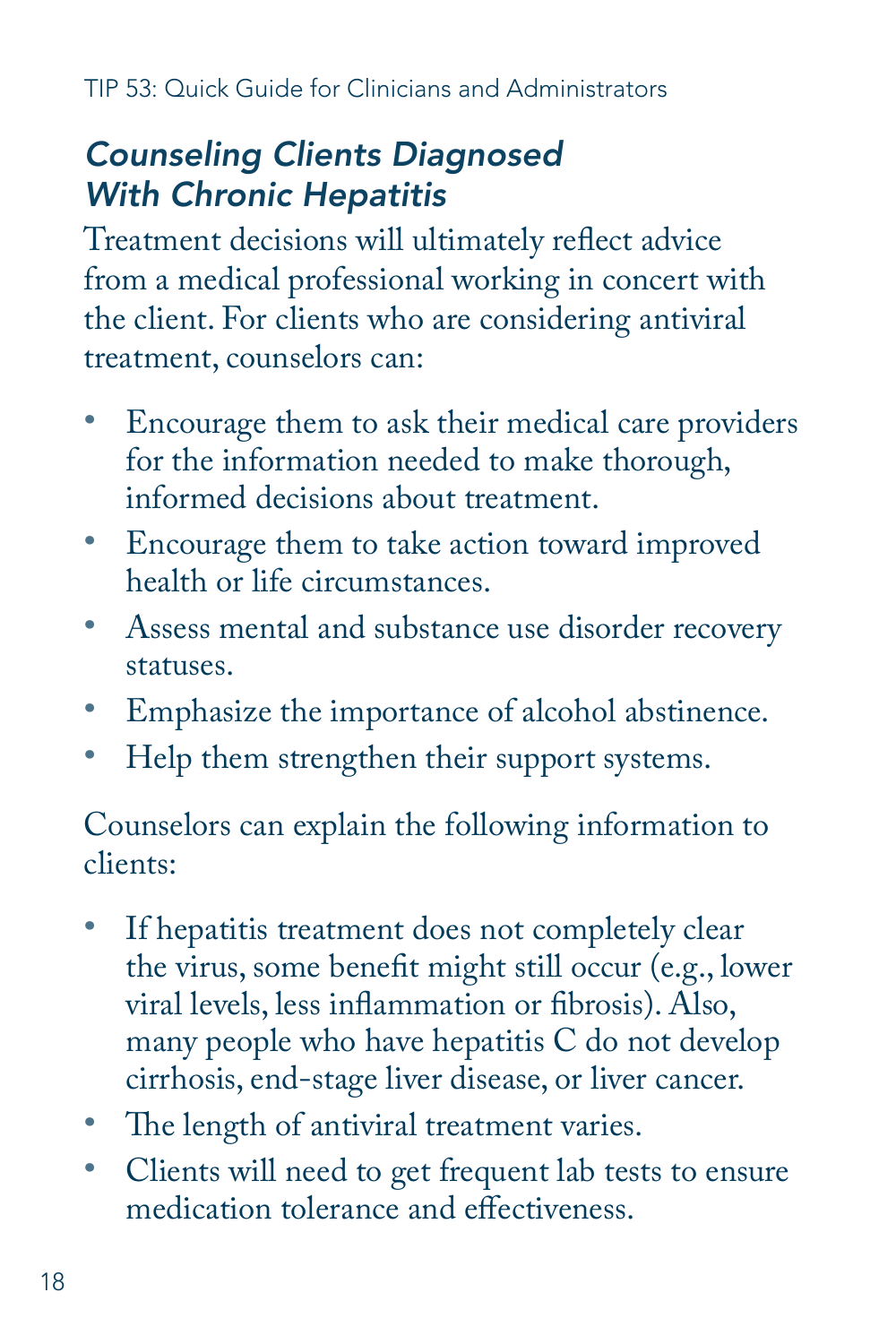The client might still receive some benefit from treatment even if it is not completed (e.g., because side effects are too severe).

Questions to help clients weigh their hepatitis treatment options include the following:

- What are the possible gains and losses of your decision to get or not to get antiviral treatment?
- Which of these is most important to you?
- If you're not ready to begin hepatitis treatment now, what would have to happen to get you ready or make you decide to begin treatment?
- What would you be interested in doing now?

The exhibit on pp. 20–22 lists potential counseling approaches to various HCV evaluation results.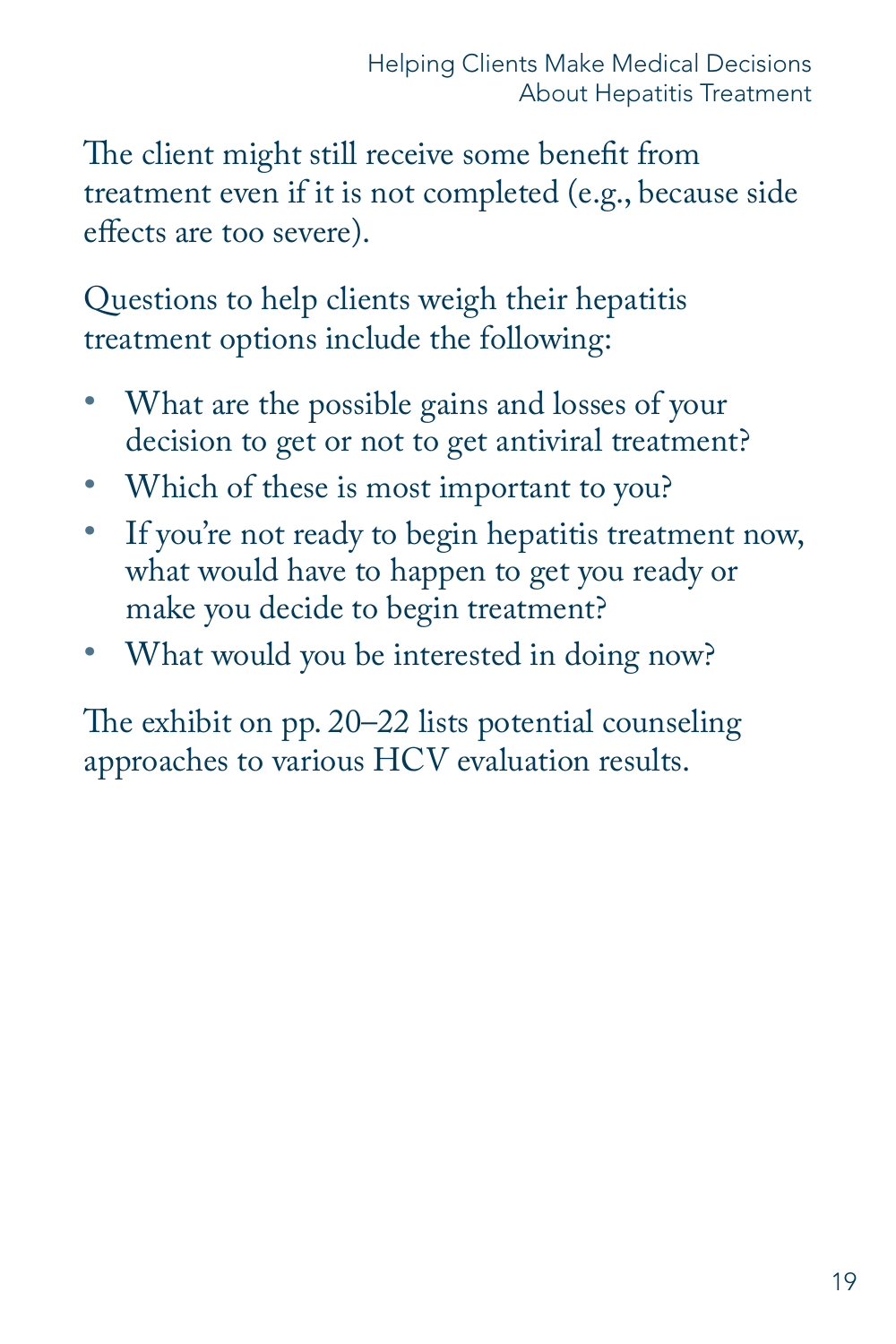| <b>Evaluation</b><br>Result                                                                                                                                               | <b>Hepatitis</b><br><b>Treatment</b><br><b>Approach</b>                      | Counseling<br>Approach                                                                                                                                                                                                                        |
|---------------------------------------------------------------------------------------------------------------------------------------------------------------------------|------------------------------------------------------------------------------|-----------------------------------------------------------------------------------------------------------------------------------------------------------------------------------------------------------------------------------------------|
| No evidence of<br>٠<br>liver damage<br>No HCV found<br>in blood<br>(negative<br>antibody test);<br>might need<br>to retest in 6<br>months                                 | • No HCV<br>antiviral<br>treatment<br>needed                                 | • Educate client<br>about liver<br>health<br>• Create risk-<br>reduction plan<br>Encourage<br>vaccination<br>against HAV and<br><b>HRV</b>                                                                                                    |
| Evidence of<br>mild liver<br>damage<br><b>HCV</b><br>٠<br>ribonucleic acid<br>(RNA) found in<br>blood<br>• Stable mental/<br>physical<br>health and life<br>circumstances | • Consider<br>antiviral<br>treatment<br>Monitor<br>$\bullet$<br>liver health | • Educate client<br>about liver<br>health<br>• Create risk-<br>reduction plan<br>Encourage<br>$\bullet$<br>vaccination<br>against HAV and<br><b>HRV</b><br>• Encourage<br>thorough,<br>informed<br>consideration<br>of hepatitis<br>treatment |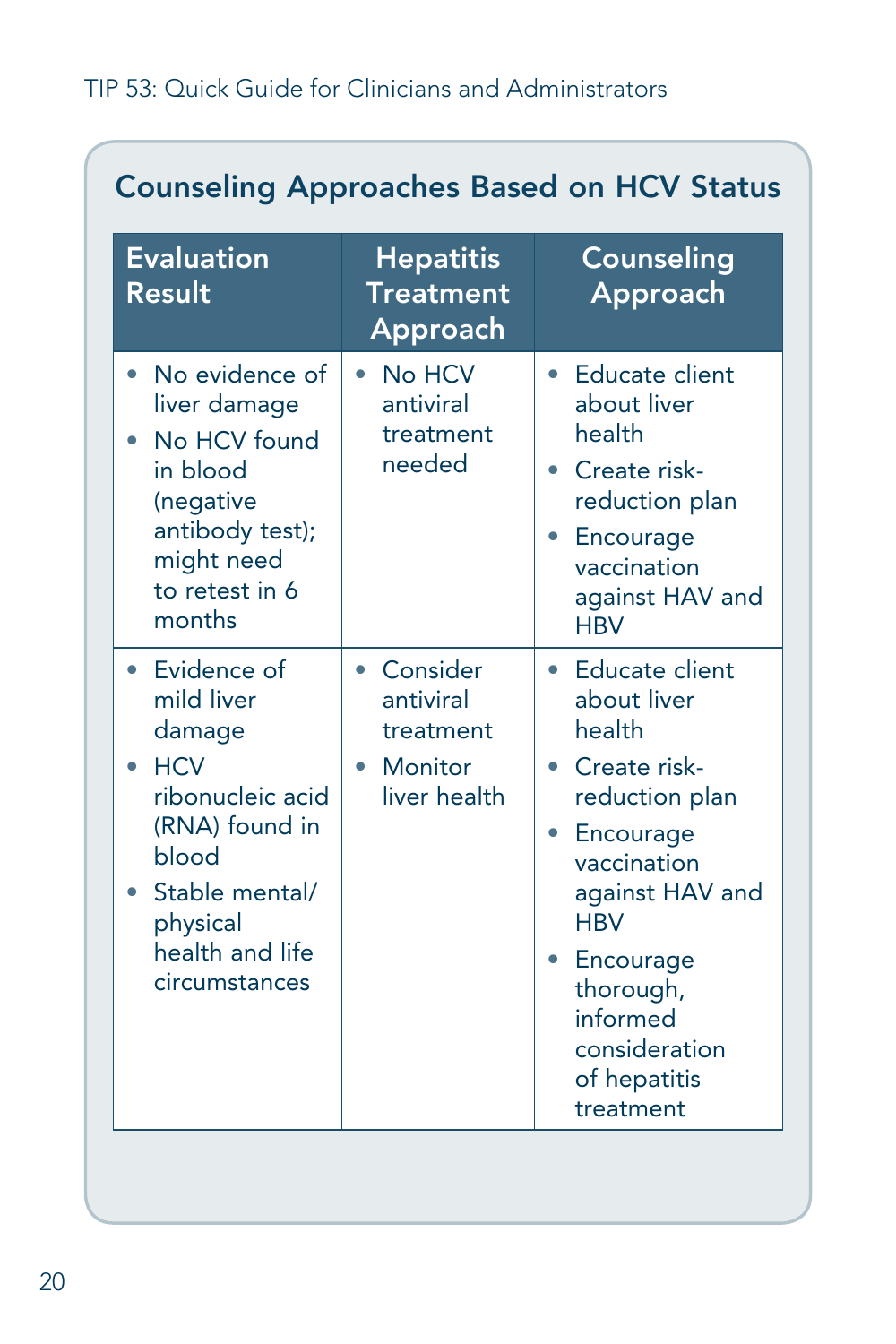#### Helping Clients Make Medical Decisions About Hepatitis Treatment

| <b>Evaluation</b><br>Result                                                                                                                                              | <b>Hepatitis</b><br><b>Treatment</b><br>Approach                                                                                | Counseling<br>Approach                                                                                                                                                                                                                                                                       |
|--------------------------------------------------------------------------------------------------------------------------------------------------------------------------|---------------------------------------------------------------------------------------------------------------------------------|----------------------------------------------------------------------------------------------------------------------------------------------------------------------------------------------------------------------------------------------------------------------------------------------|
| • Evidence of<br>mild liver<br>damage<br><b>HCV RNA</b><br>found in blood<br>• Unstable<br>mental/physical<br>health or life<br>circumstances                            | • Defer<br>antiviral<br>treatment<br>Stabilize<br>health and<br>life circum-<br>stances<br>Monitor<br>$\bullet$<br>liver health | • Educate client<br>about liver<br>health<br>Create risk-<br>۰<br>reduction plan<br>• Encourage<br>vaccination<br>against HAV and<br><b>HBV</b><br>Encourage action<br>$\bullet$<br>toward improved<br>health and/or life<br>circumstances                                                   |
| • Evidence of<br>severe liver<br>damage<br><b>HCV RNA</b><br>found in blood<br>Stable or<br>$\bullet$<br>unstable<br>mental/physical<br>health and life<br>circumstances | • Consider<br>antiviral<br>treatment<br>Monitor and<br>stabilize<br>health or<br>life circum-<br>stances                        | $\bullet$<br>Encourage<br>treatment<br>adherence<br>Educate client<br>$\bullet$<br>about liver<br>health<br>• Create risk-<br>reduction plan<br>Encourage<br>۰<br>vaccination<br>against HAV and<br><b>HRV</b><br>Encourage action<br>toward improved<br>health and/or life<br>circumstances |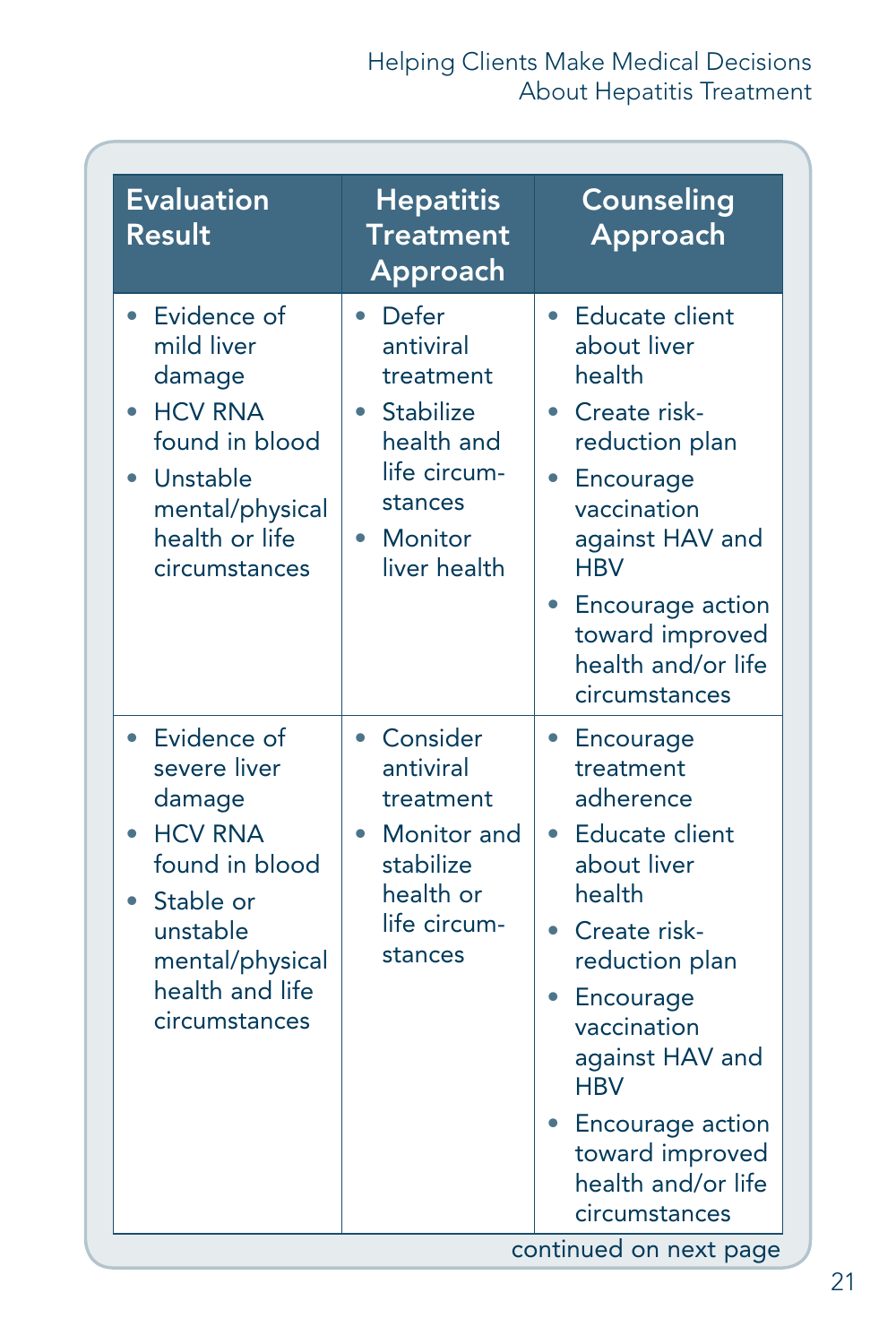### Counseling Approaches Based on HCV Status (continued)

| <b>Evaluation</b><br>Result                                                                                                                        | <b>Hepatitis</b><br><b>Treatment</b><br>Approach                                                                 | Counseling<br>Approach                                                                                                                                                                                                                                                     |
|----------------------------------------------------------------------------------------------------------------------------------------------------|------------------------------------------------------------------------------------------------------------------|----------------------------------------------------------------------------------------------------------------------------------------------------------------------------------------------------------------------------------------------------------------------------|
| <b>HCV RNA</b><br>found in blood<br>Genotype 2<br>or <sub>3</sub><br>• Stable or<br>unstable<br>mental/physical<br>health or life<br>circumstances | Urge<br>antiviral<br>treatment<br><b>Stabilize</b><br>۰<br>health and<br>life circum-<br>stances as<br>necessary | Encourage<br>treatment<br>adherence<br>Educate client<br>$\bullet$<br>about liver<br>health<br>• Create risk-<br>reduction plan<br>Encourage<br>vaccination<br>against HAV and<br><b>HRV</b><br>Encourage action<br>toward improved<br>health and/or life<br>circumstances |
| End-stage<br>$\bullet$<br>liver disease,<br>regardless of<br>other factors                                                                         | • Consider<br>liver trans-<br>plantation                                                                         | Encourage<br>$\bullet$<br>vaccination<br>against HAV and<br><b>HRV</b><br>Encourage action<br>۰<br>toward meeting<br>requirements for<br>transplantation                                                                                                                   |

*For more detailed information, see TIP 53, Chapter 4.*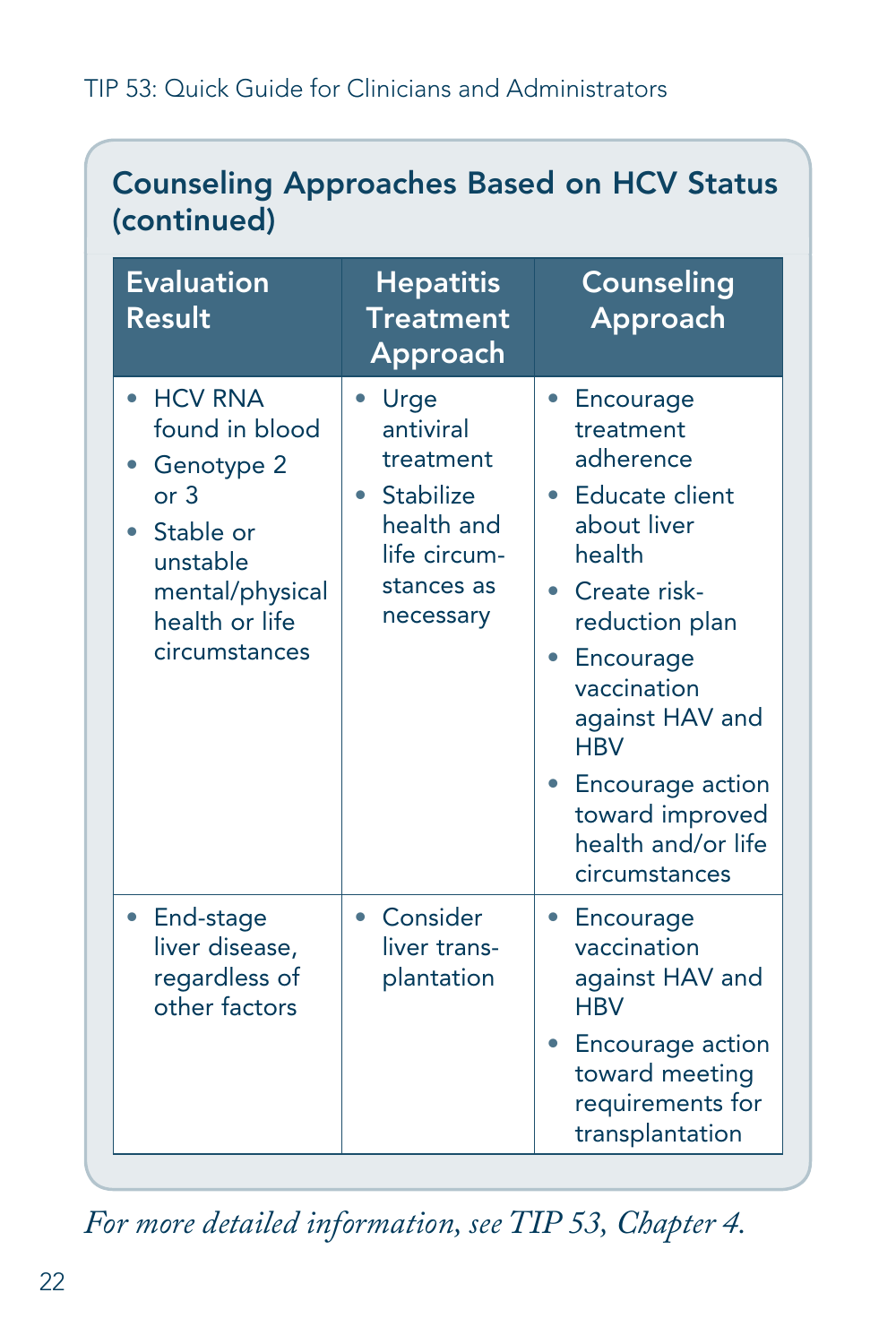## <span id="page-24-0"></span>**Hepatitis Treatment**

Clients who have any form of viral hepatitis will benefit from:

- Resting.
- • Avoiding alcohol and discontinuing alcohol and drug use.
- Avoiding other substances that can harm the liver, including acetaminophen (Tylenol) in large doses.
- • Eating nutritious, well-balanced meals.
- • Getting vaccinated against hepatitis A and hepatitis B.

## *Treatments*

Treatment options include:

- *Hepatitis A*—addressing symptoms, monitoring liver health, letting the virus run its course; vaccination for those recently exposed to HAV; treatment of severe liver problems (occurs in rare cases of untreated hepatitis A).
- • *Hepatitis B (chronic)*—medical monitoring, treatment with antiviral medications.
- • *Hepatitis C (acute)*—a shortened form of antiviral treatment.
- *Hepatitis C (chronic)*—antiviral treatment, liver transplantation for those with end-stage liver disease.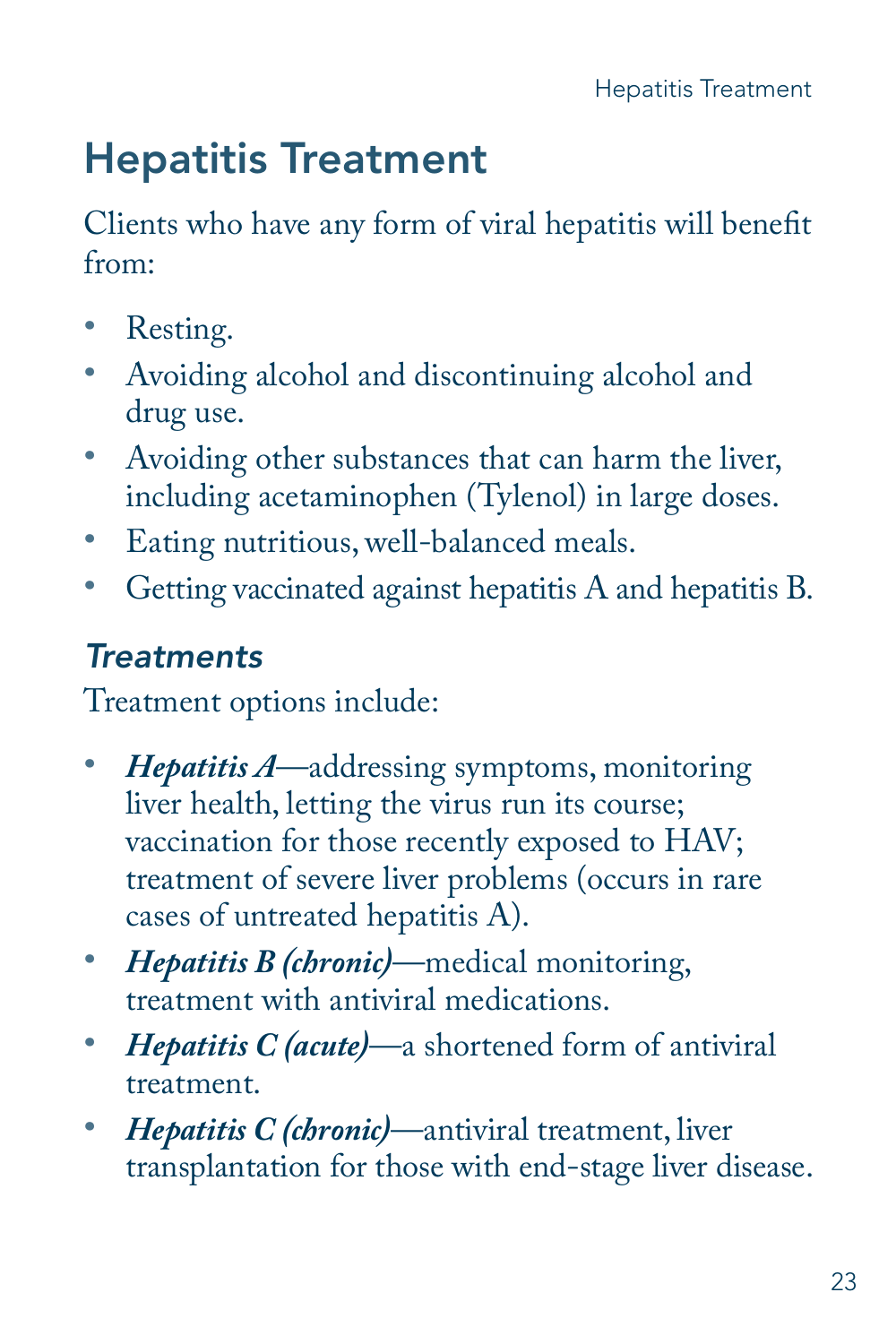### **Medications Approved for Treating** Chronic Hepatitis C

| Long-acting<br>(pegylated)<br>interferon | Injected weekly for 6 months–1<br>year                                                                                                                                                                                            |
|------------------------------------------|-----------------------------------------------------------------------------------------------------------------------------------------------------------------------------------------------------------------------------------|
| Ribavirin                                | Tablet or capsule taken orally,<br>usually twice per day for 6 months<br>or longer                                                                                                                                                |
| <b>Boceprevir</b>                        | Capsule taken orally, three times<br>per day (with food). The length<br>of dosing time varies based on<br>viral response and the extent of<br>liver disease. It must be taken in<br>combination with interferon and<br>ribavirin. |
| <b>Telaprevir</b>                        | Tablet taken orally, three times<br>per day (with food) for 12 weeks<br>(another 12-36 weeks may be<br>required, depending on viral<br>response). It must be taken in<br>combination with interferon and<br>ribavirin.            |

## *Side Effects of Antiviral Medications Requiring Medical Attention*

Depression or mania-Counselors need to be particularly attuned to the development of these neuropsychiatric symptoms, routinely assess for them, and refer clients for mental health services as appropriate.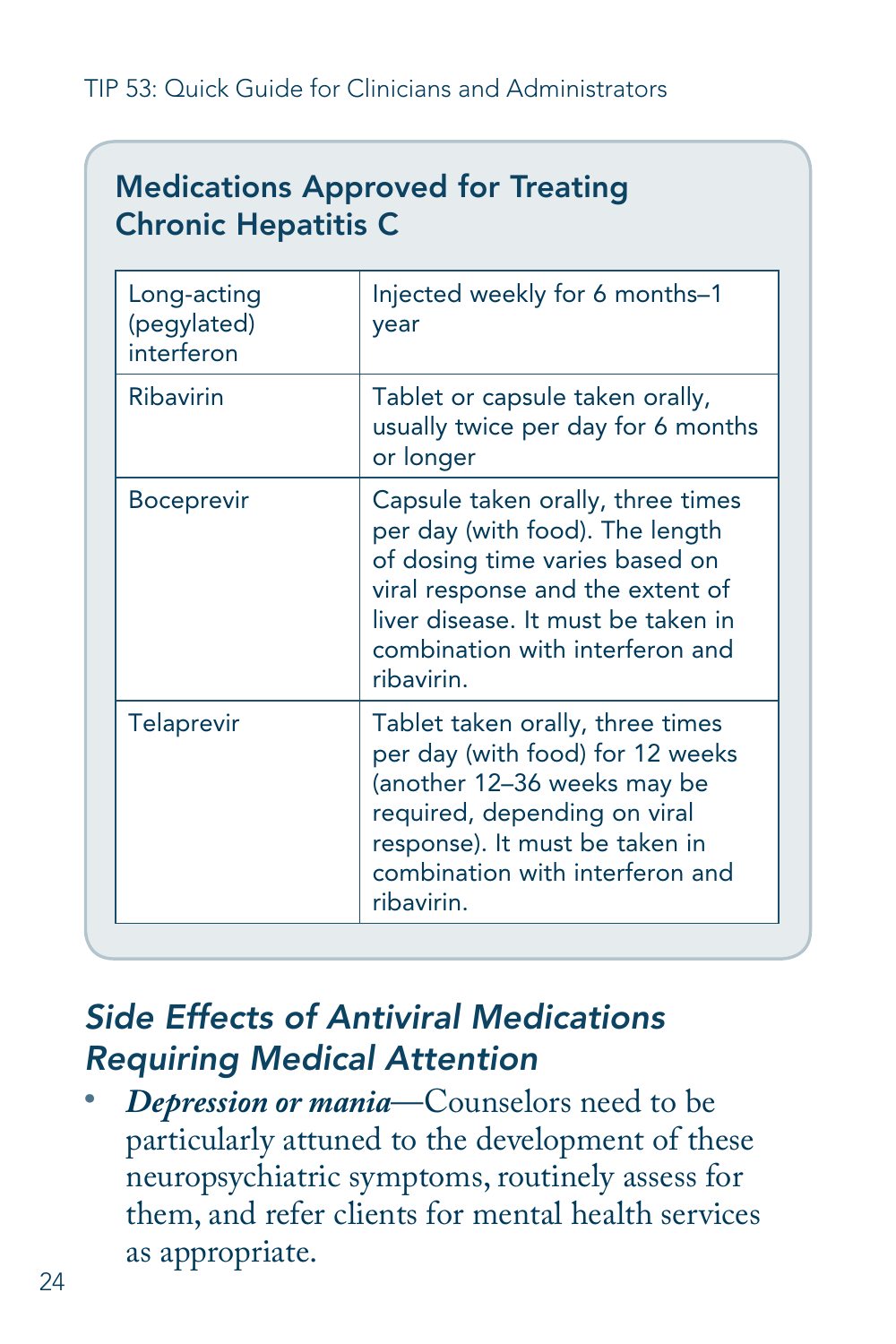- *Anemia* (reduced red blood cell count)—Ribavirin often leads to anemia that can cause fatigue and increase the risk of chest pain, shortness of breath, or heart attack.
- *Neutropenia* (reduced white blood cell count resulting in an increased risk of infections)— Neutropenia is rarely severe enough to terminate antiviral treatment.
- • *Pulmonary conditions*—Shortness of breath or cough might develop during hepatitis treatment. People who develop these symptoms should consult their medical care provider to rule out other causes.
- • *Eye problems*—Antiviral treatment can induce or aggravate eye problems, especially in people who have diabetes or hypertension. Clients who complain of blurry vision, any obstruction to vision, or loss of vision should receive an immediate medical examination.

## *Deferring Treatment*

Some clients might choose to postpone antiviral treatment.They might have more urgent health problems to tend to, or they might feel they are not strong enough in their SUD recovery to undergo hepatitis treatment. Medical care for those clients generally involves:

- Getting regular medical evaluations.
- Having liver enzyme and cancer screening tests once or twice every year.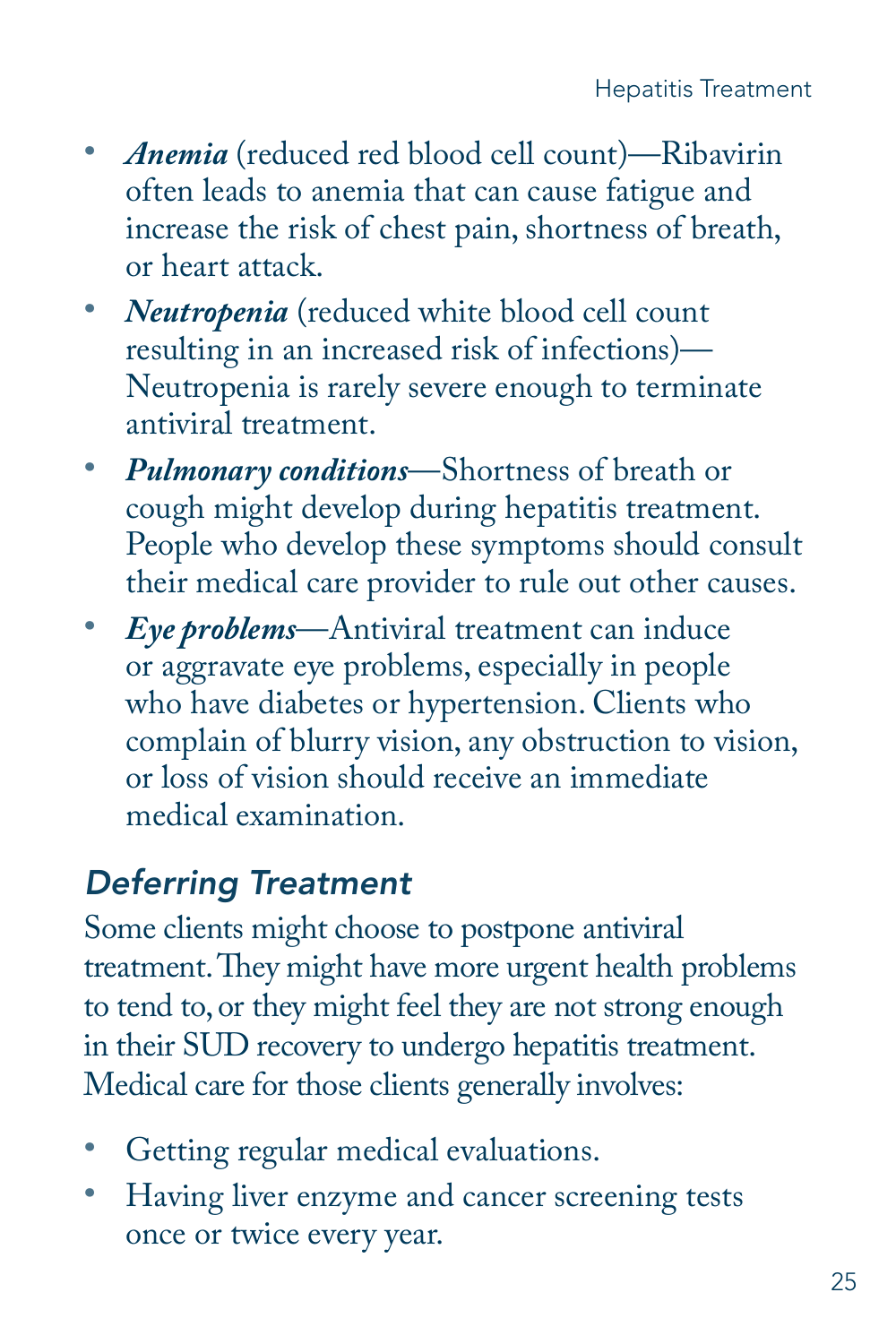- Getting a liver biopsy every 3–5 years.
- Adopting a lifestyle that promotes liver health.

## *Liver Transplantation*

Although many people who have hepatitis C respond to antiviral treatment or can live indefinitely with their illness, in some people, liver damage will be extensive and a liver transplantation is needed. Counselors should be prepared to support clients who have been told that liver transplantation surgery is necessary. They might also need to educate the transplantation team about the value of medication-assisted treatment (MAT) for opioid dependence. The following factors influence a patient's acceptance to a transplant waiting list:

- • Urgency of need
- • Willingness and ability to endure the extensive preoperative and postoperative tests and procedures
- • Willingness and ability to follow physician's instructions
- • Willingness to adjust to the postoperative lifestyle
- Access to caregivers who can provide support during the lengthy transplantation process
- Ability to stop all alcohol use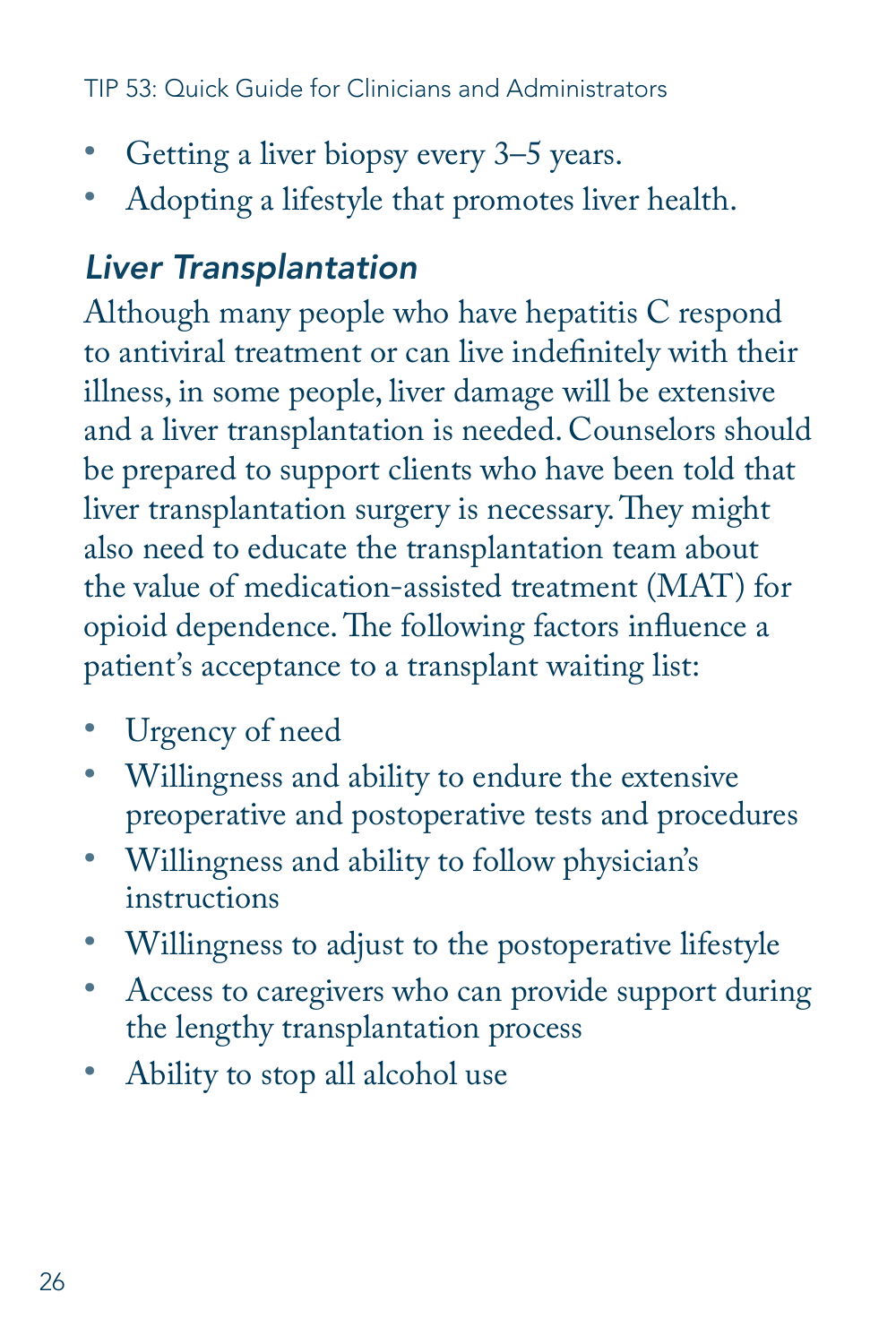## *Complementary or Alternative Medicine*

Clients might turn to complementary or alternative medicine, believing it will bolster nutrition, attack the hepatitis, protect or strengthen the liver, or mitigate side effects of viral hepatitis treatment. However:

- Herbal treatments, dietary supplements, alternative medicines, and acupuncture have not been proven to cure or relieve symptoms of hepatitis C.
- • Some herbal treatments might harm the liver, further damaging an already compromised organ.
- • Clients should discuss all complementary medicines and other treatment strategies with their physicians.

## *People Receiving Medication-Assisted Treatment for Opioid Dependence*

Treatment for hepatitis C can be effective for people receiving MAT for opioid dependence. Counselors can provide a crucial service by informing clients that their receipt of MAT for opioid dependence does not exclude them from hepatitis treatment. People in opioid treatment programs sometimes have structured support to help them adhere to antiviral treatment.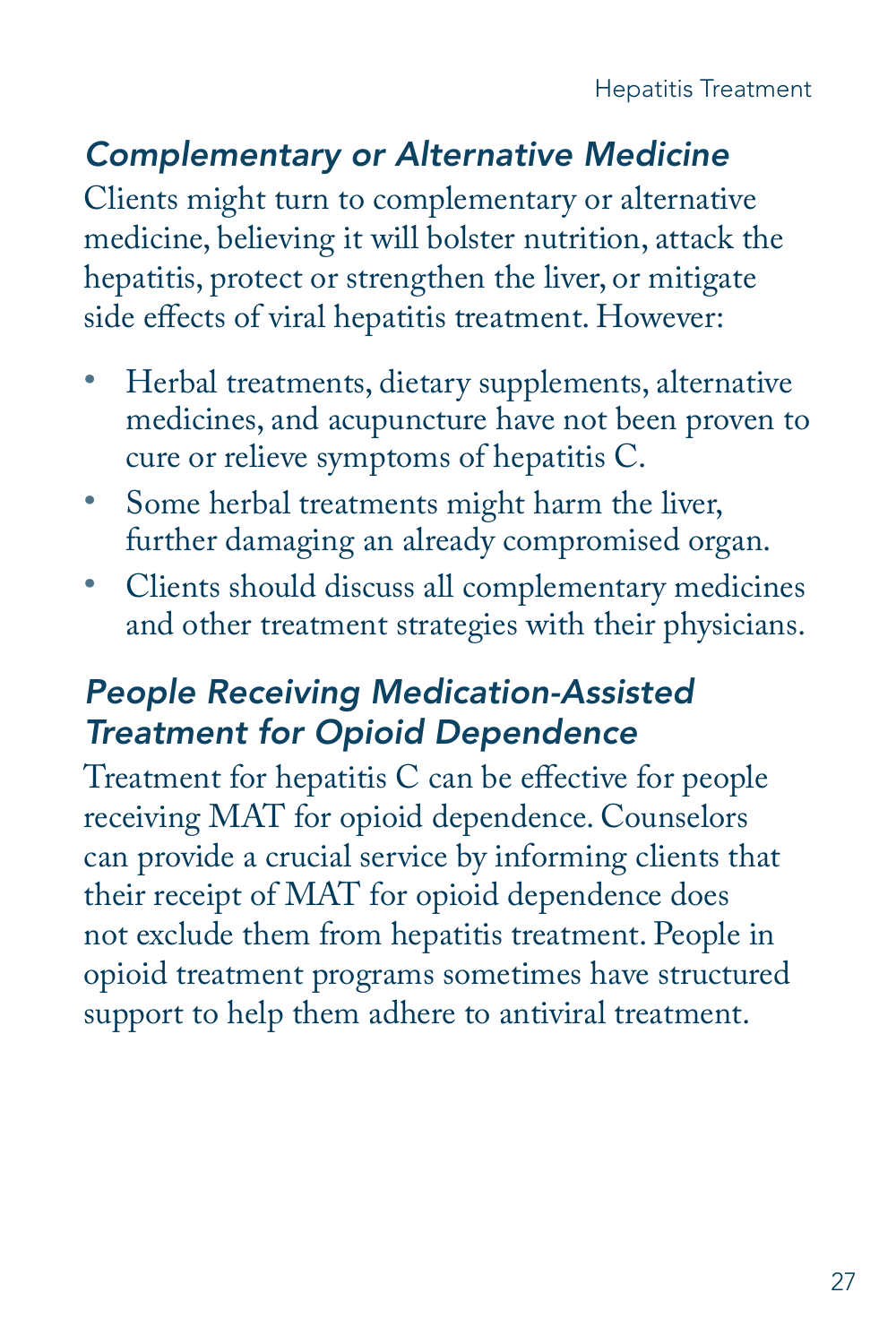## **SUD Treatment Modifications for Clients Receiving MAT for Opioid Dependence**

| Type of<br>Interaction                                                                | <b>Recommendation</b>                                                                                                                                                                                                                                                                                                                                                    |
|---------------------------------------------------------------------------------------|--------------------------------------------------------------------------------------------------------------------------------------------------------------------------------------------------------------------------------------------------------------------------------------------------------------------------------------------------------------------------|
| Support<br>meetings, peer<br>support, and<br>counseling<br>sessions                   | These activities might help clients cope<br>with side effects and urges to relapse<br>that result from injecting medication. If<br>an opioid treatment program (OTP) is<br>the only source of counseling, additional<br>referrals for more intensive individual<br>or family counseling might help clients<br>with the multiple psychosocial issues<br>that might arise. |
| Flexible<br>counseling<br>schedules<br>while maintain-<br>ing medication<br>schedules | If licensure standards allow, 15-minute<br>sessions four times monthly instead of<br>monthly 1-hour sessions might be more<br>realistic for clients with fatique from<br>chronic hepatitis or antiviral treatment.<br>Programs could allow one outside<br>support group meeting to substitute<br>for a monthly group session.                                            |

### *People Who Relapse to Substance Use*

Clients should not be denied hepatitis treatment based on recovery status alone. Treatment of chronic hepatitis C can be successful even when patients have not abstained from active drug use. Strategies for helping clients who relapse to substance use include the following:

Develop an SUD treatment plan.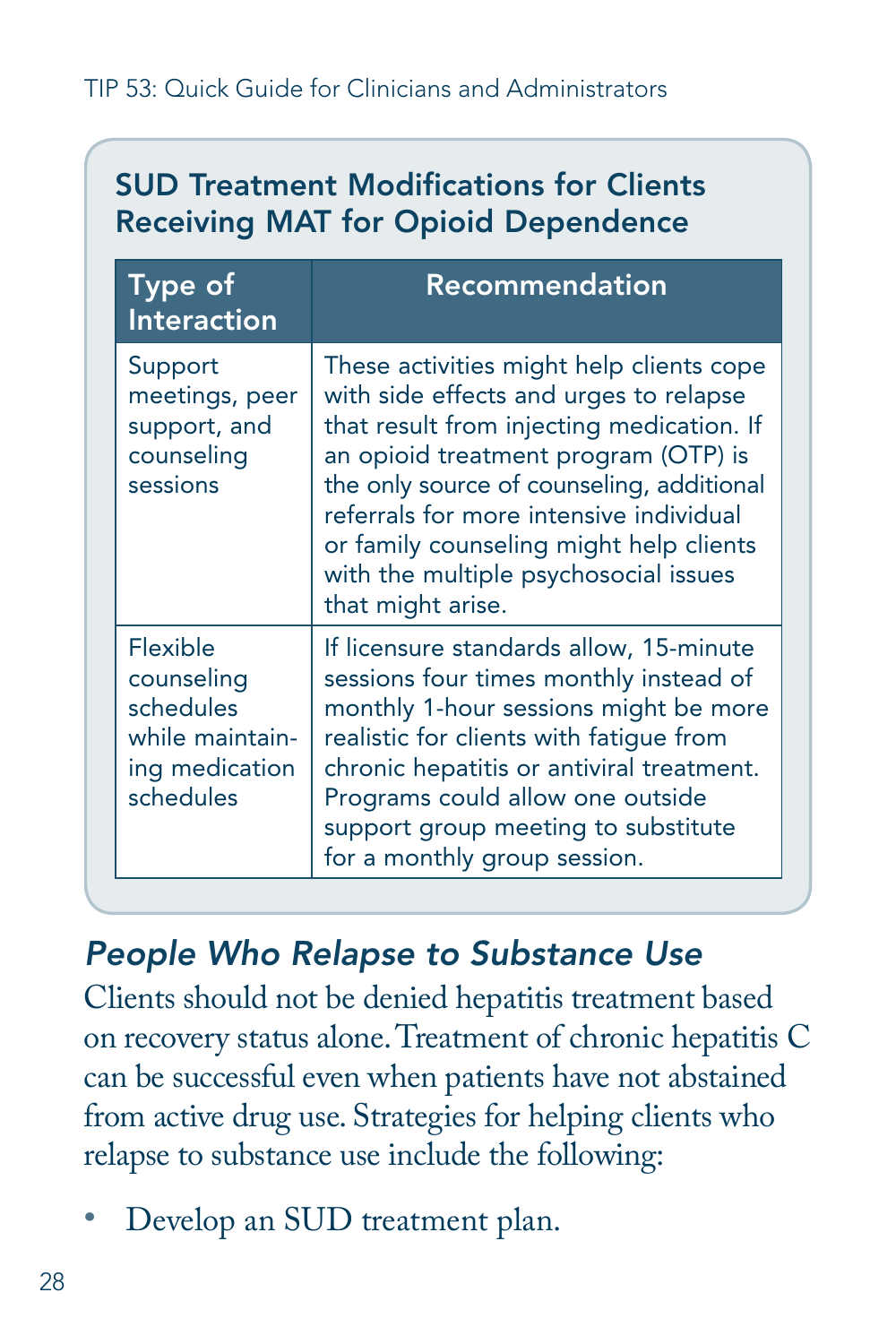| Type of<br><b>Interaction</b>                | Recommendation                                                                                                                                                                                                                                                                                                                                                                                                                                                                                                                    |
|----------------------------------------------|-----------------------------------------------------------------------------------------------------------------------------------------------------------------------------------------------------------------------------------------------------------------------------------------------------------------------------------------------------------------------------------------------------------------------------------------------------------------------------------------------------------------------------------|
| Flexible<br>individual<br>dosing<br>regimens | Clients in OTPs who undergo treatment<br>for HCV infection often report increased<br>opioid cravings and request increased<br>methadone doses. It is unclear why<br>hepatitis treatment is associated with<br>increased cravings, but for some clients<br>the side effects of antiviral medications<br>might mimic withdrawal. Increasing<br>methadone doses might help relieve the<br>flu-like side effects caused by hepatitis<br>treatment. Research has not confirmed<br>that interferon lessens the effects of<br>methadone. |
| Observed<br>dosing by staff                  | Some people might better adhere to<br>antiviral treatment if they take their oral<br>medication or interferon in the presence<br>of SUD treatment staff. Residential<br>programs and OTPs might be better<br>able to offer medication observation<br>than non-OTP outpatient programs.                                                                                                                                                                                                                                            |

- Use motivational interviewing to engage clients in treatment.
- Provide education on HCV transmission and treatment and help with psychosocial difficulties.
- Recognize clients' ambivalence, efforts in SUD treatment, and attempts to reduce substance use.
- Refer the client to mental health services, if warranted.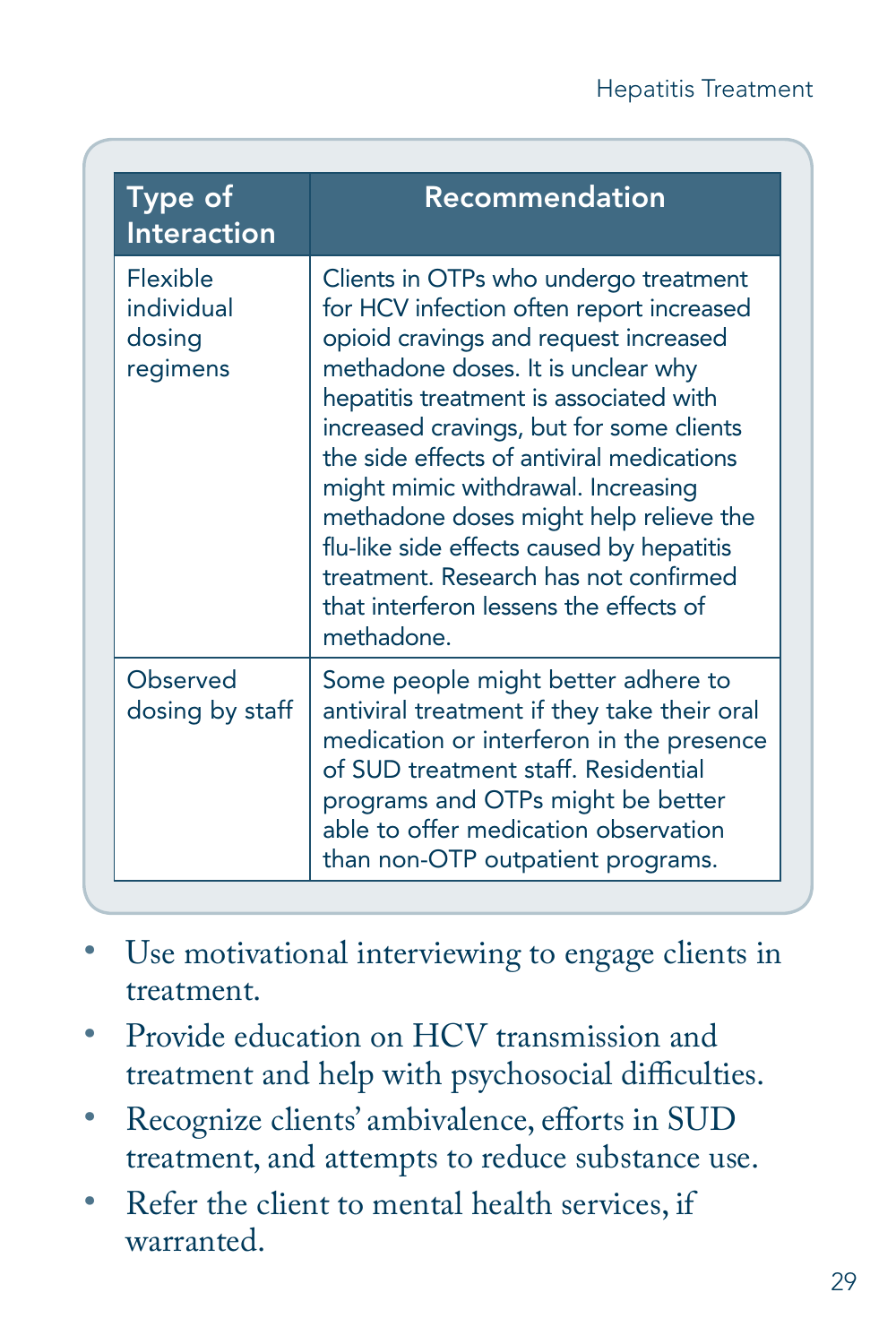## *People Who Have HCV/HIV Co-Infection*

Approximately 35 percent of people who have HCV/ HIV co-infection achieve a sustained virologic response (when the virus cannot be detected for up to 24 weeks, and usually many years, after therapy) to their course of treatment for hepatitis. Counselors can help clients understand the implications of HCV/HIV co-infection and provide support. Strategies to address the issues include the following:

- Educate clients about HCV/HIV co-infection.
- • Stress the importance of being tested for hepatitis and receiving antiviral treatment as soon as possible.
- Screen for and address cognitive deficits.
- Help clients manage side effects.
- • Encourage clients to seek and receive compassionate medical care.
- • Help coordinate care.
- Emphasize adherence to treatment.

## *People Who Have Co-Occurring Behavioral Health Disorders*

With psychiatric treatment and monitoring, people who have psychiatric disorders have rates of adherence to hepatitis treatment and successful outcome comparable with rates of those who do not have psychiatric disorders. Optimal results are obtained when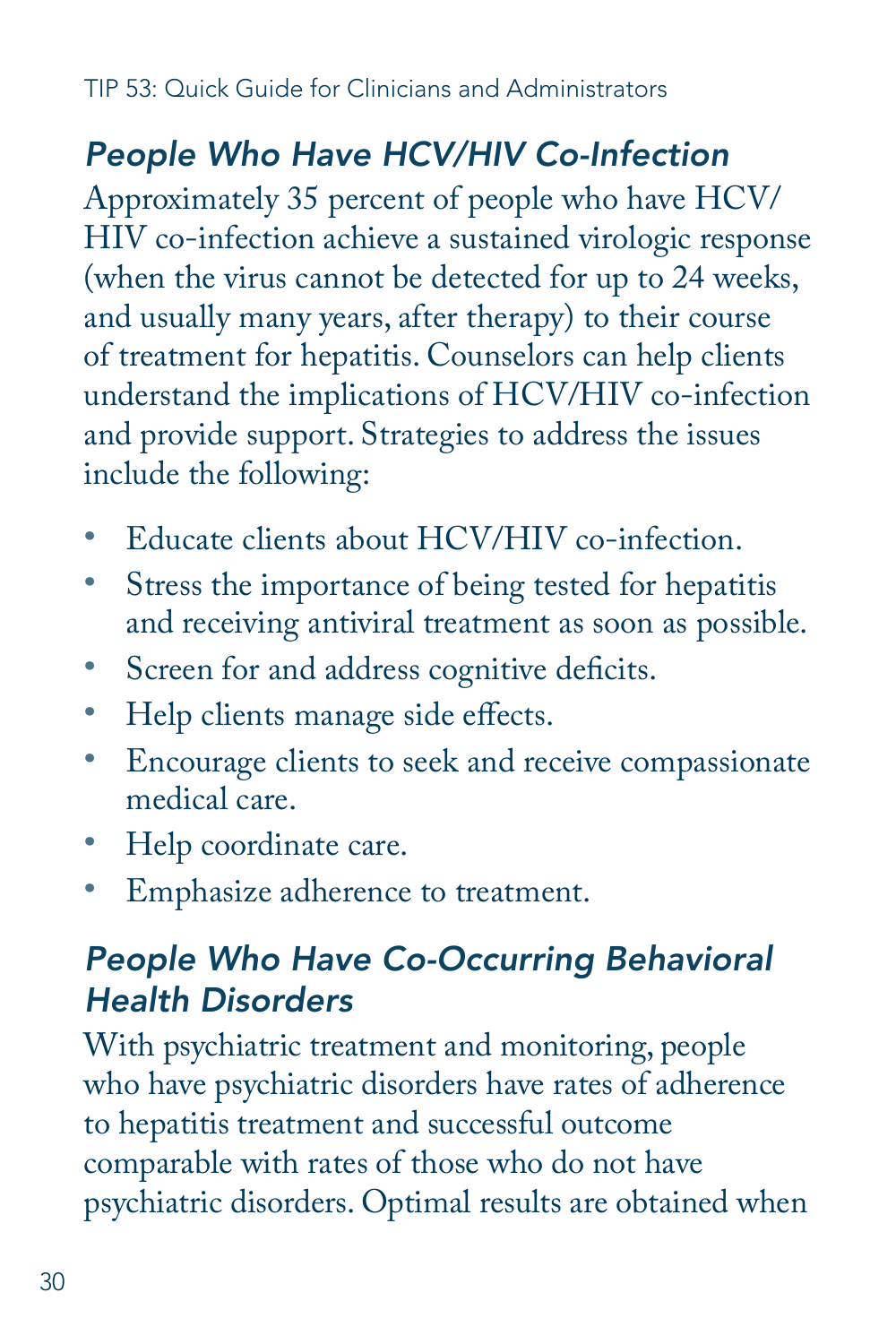coordinated substance use and psychiatric treatment occur before and during treatment for hepatitis C.

 of treatment for chronic hepatitis. Stable patients with People who never had problems with anxiety, depression, or irritability might experience these conditions as a result previous mental disorders might have exacerbations during antiviral treatment.

Clients with mental illness who decide to undergo treatment for chronic hepatitis will require regular psychiatric monitoring. In addition, treatment might be enhanced with the following supports:

- • Psychosocial interventions
- Medication, therapy, or both, to manage anger, anxiety, irritability, depression, or other side effects of interferon treatment
- Support groups
- • Support to prevent relapse to substance use
- Education on how to prevent transmission of the hepatitis C virus

For patients with risk factors for depression, preemptive treatment with selective serotonin uptake inhibitors (SSRIs) has been used as a prevention strategy. Preexisting psychiatric medication regimens might need modification during hepatitis treatment (e.g., to avoid liver toxicity, to maintain mood stabilization).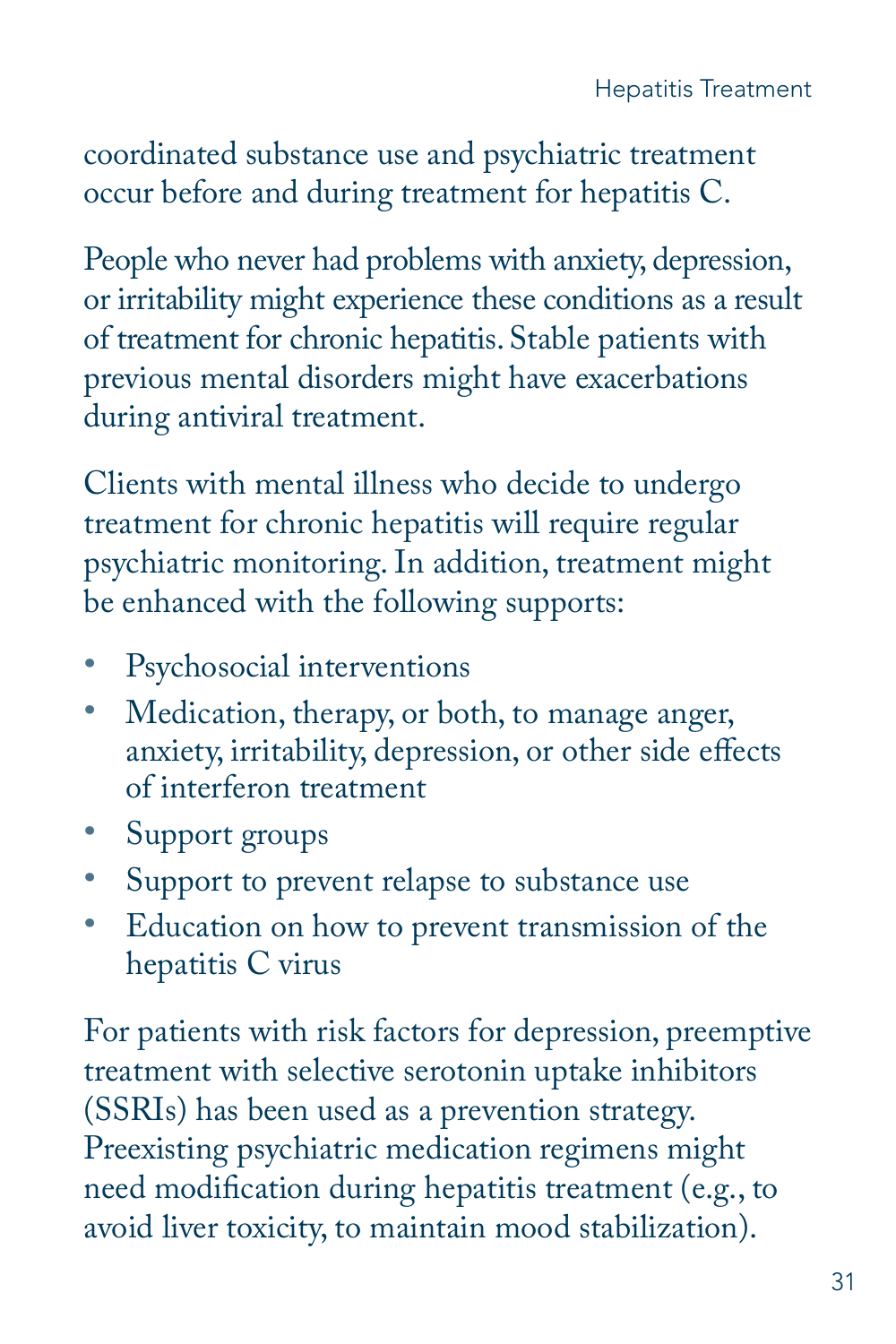All clients should be screened for risk of suicide. People at risk should be closely monitored for:

- New or worsening symptoms of depression.
- Suicidal thoughts or behaviors.
- • Unusual changes in mood or behavior.

Psychotic symptoms (hallucinations and delusions) make effective coping with a chronic infectious disease difficult, increase patient risk of suicide, and might make adherence with complex antiviral regimens impossible. Antiviral therapy can be successful for chronic hepatitis C patients with serious mental illness but often requires:

- Expert psychiatric management and close monitoring by clinical staff.
- Intensive case management by a behavioral health case manager.
- More frequent physical appointments for laboratory monitoring of liver function and to detect any dangerous medication interactions.

In the decision to treat, consider the social support network, availability of social support services, and patient's abilities.

*For more detailed information, see TIP 53, Chapter 5 and Appendix F.*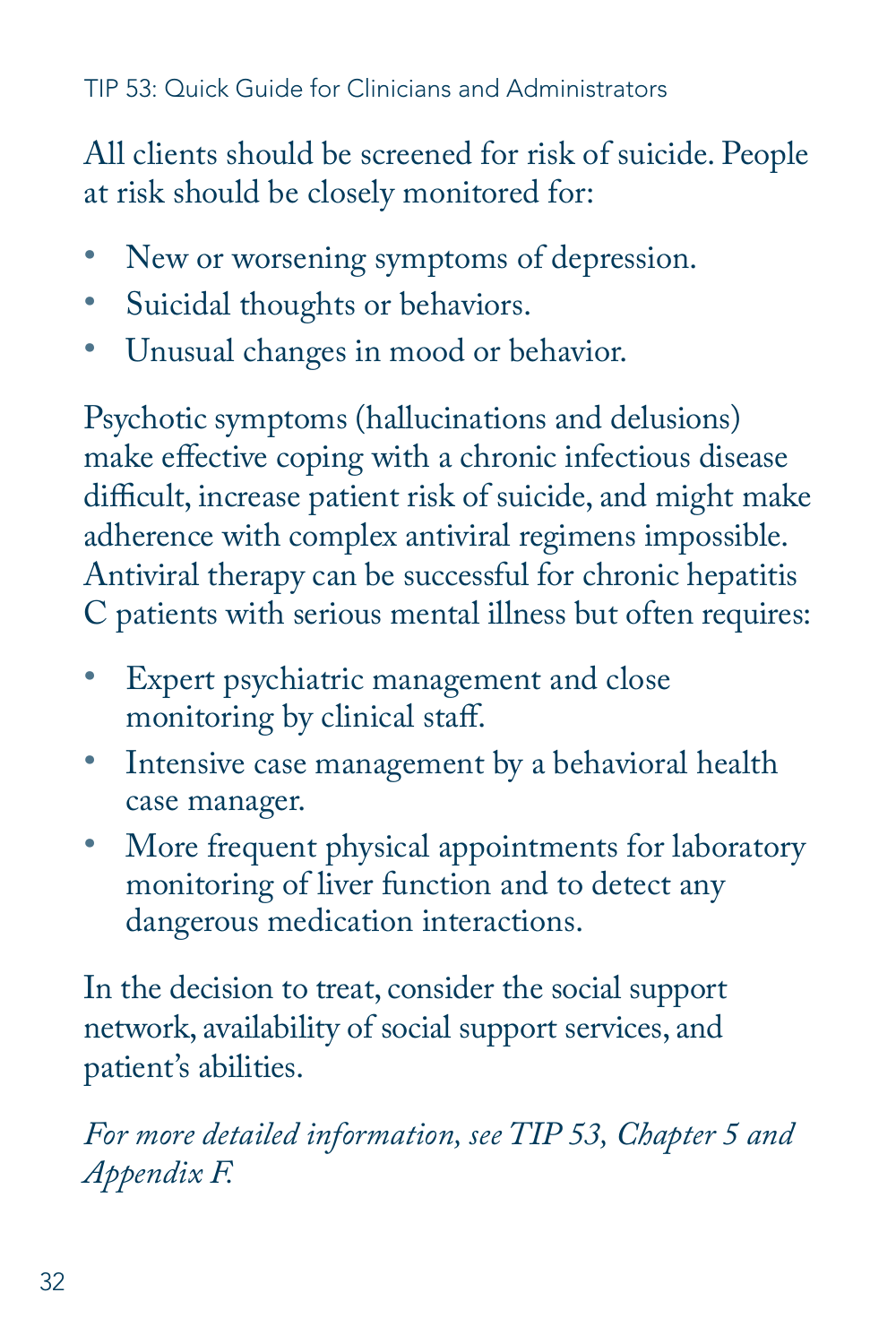## <span id="page-34-0"></span>Counseling Approaches for People Who Have Viral Hepatitis

Counselors are in a unique position to provide education, emotional support, and other types of assistance for clients who have hepatitis and SUDs. Readers are encouraged to do what they can to improve SUD treatment practices for their clients and to advocate for greater client access to services.

## *Ensuring Safety*

Counselors should:

- Use universal precautions, such as wearing gloves and other protective gear, when exposure to infected blood or other body fluids is possible.
- Avoid accidental needle sticks.
- • Know their hepatitis status and take cautions to protect clients and coworkers, if necessary.

## *Providing Reliable Information*

- Providing current, accurate information is an important counseling service.
- • Counselors can dispell misinformation about hepatitis by providing educational sessions incorporated into treatment programming.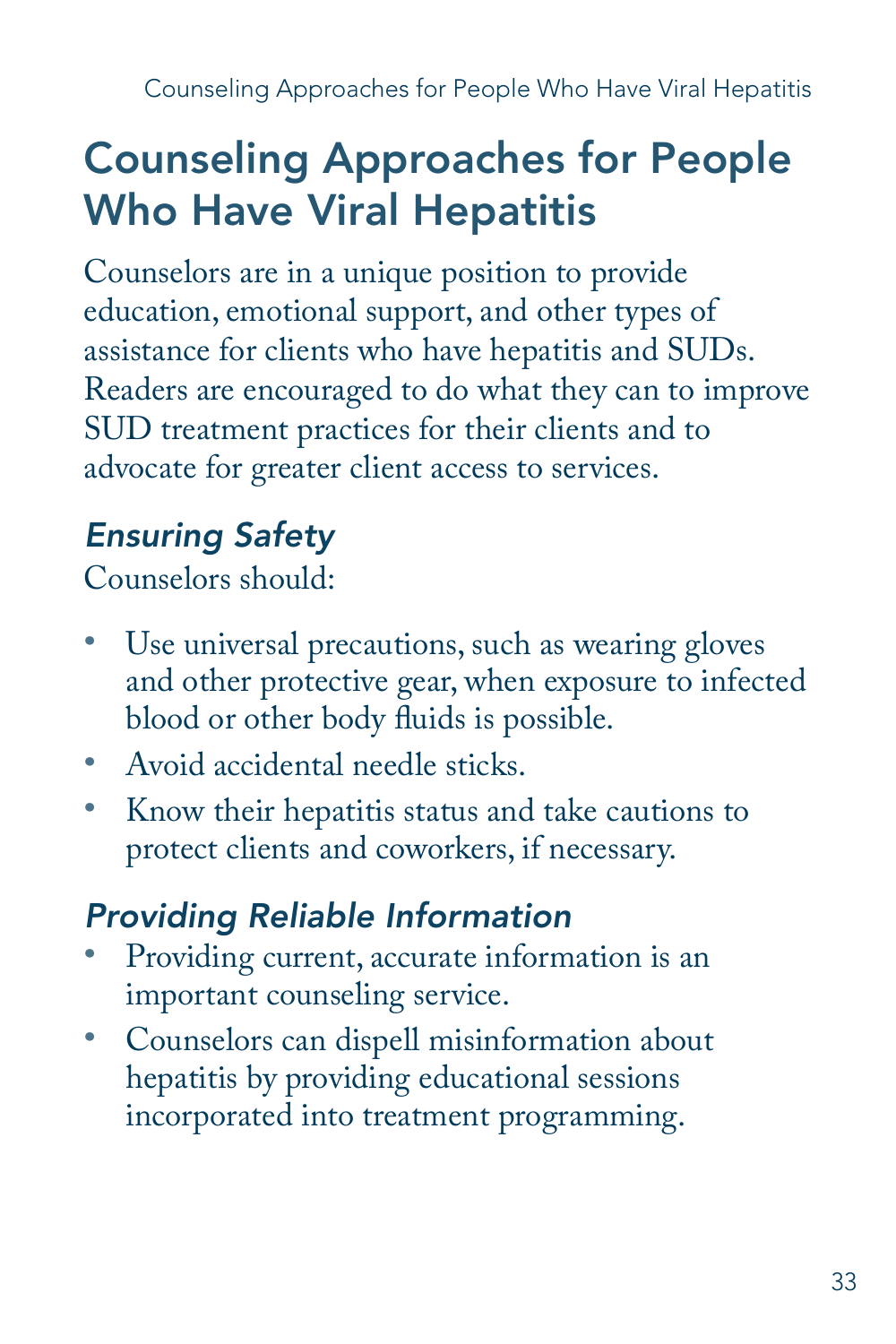## *Building the Therapeutic Relationship*

Ways in which counselors can help clients include:

- Talking to clients about their diagnoses and medical treatment with empathy.
- Assuring clients that the counselor will help them negotiate necessary services, either within or outside the treatment program.
- • Helping clients overcome possible barriers to hepatitis treatment.
- Interpreting information clients receive from medical care providers, the Internet, family, friends, and other clients.
- • Repeating information in different ways until clients understand it.
- Asking clients about their families' responses to their diagnoses and helping clients cope with any negative responses.
- • Educating clients about the liver and how to stay healthy with hepatitis.
- • Stating that the majority of people who have chronic hepatitis C and who do not use alcohol will not develop life-threatening complications.
- • Offering messages of hope about living with hepatitis.
- Emphasizing consistently the importance of clients' addressing their health-related issues.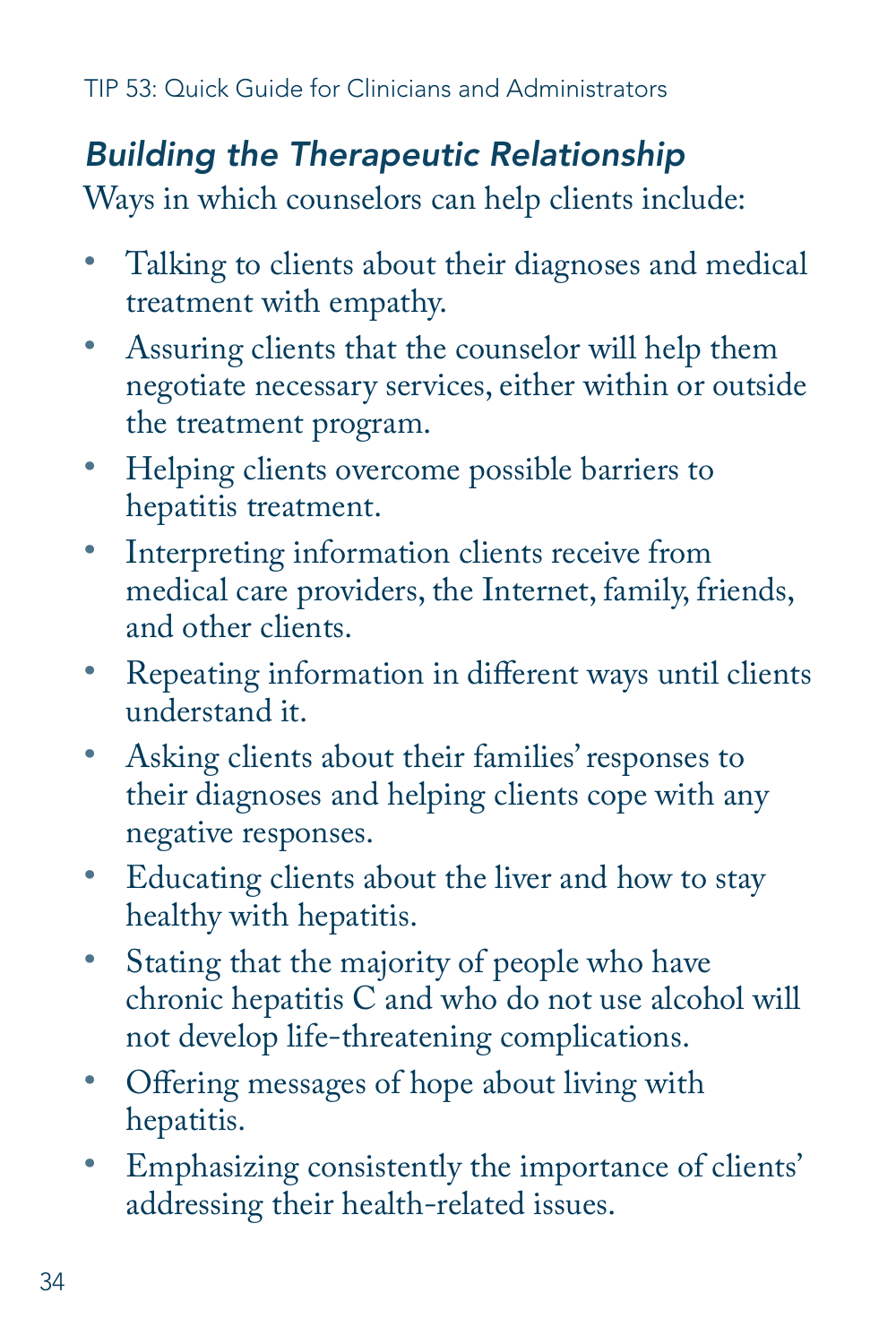Counseling Approaches for People Who Have Viral Hepatitis

- • Explaining complex hepatitis treatment and test results or collaborating with medical professionals who can provide necessary explanations to clients.
- Helping to make medical appointments and advocating for clients with medical care providers.
- Helping clients devise strategies for remembering medical and other scheduled appointments.

## *Incorporating Client Needs in Substance Abuse Treatment Planning*

Facets of substance abuse treatment might need to be flexible (within accreditation and licensing guidelines) for clients who have hepatitis and allow for the following:

- Individualized, flexible substance abuse treatment planning to anticipate missed sessions resulting from symptoms, antiviral treatment, or medical appointments
- Time for clients to rest
- • Time for hepatitis-specific support groups for clients in residential treatment
- More frequent sessions or more intensive programs
- • Longer duration of substance abuse treatment to make up for missed sessions and to provide ongoing support throughout the hepatitis treatment regimen.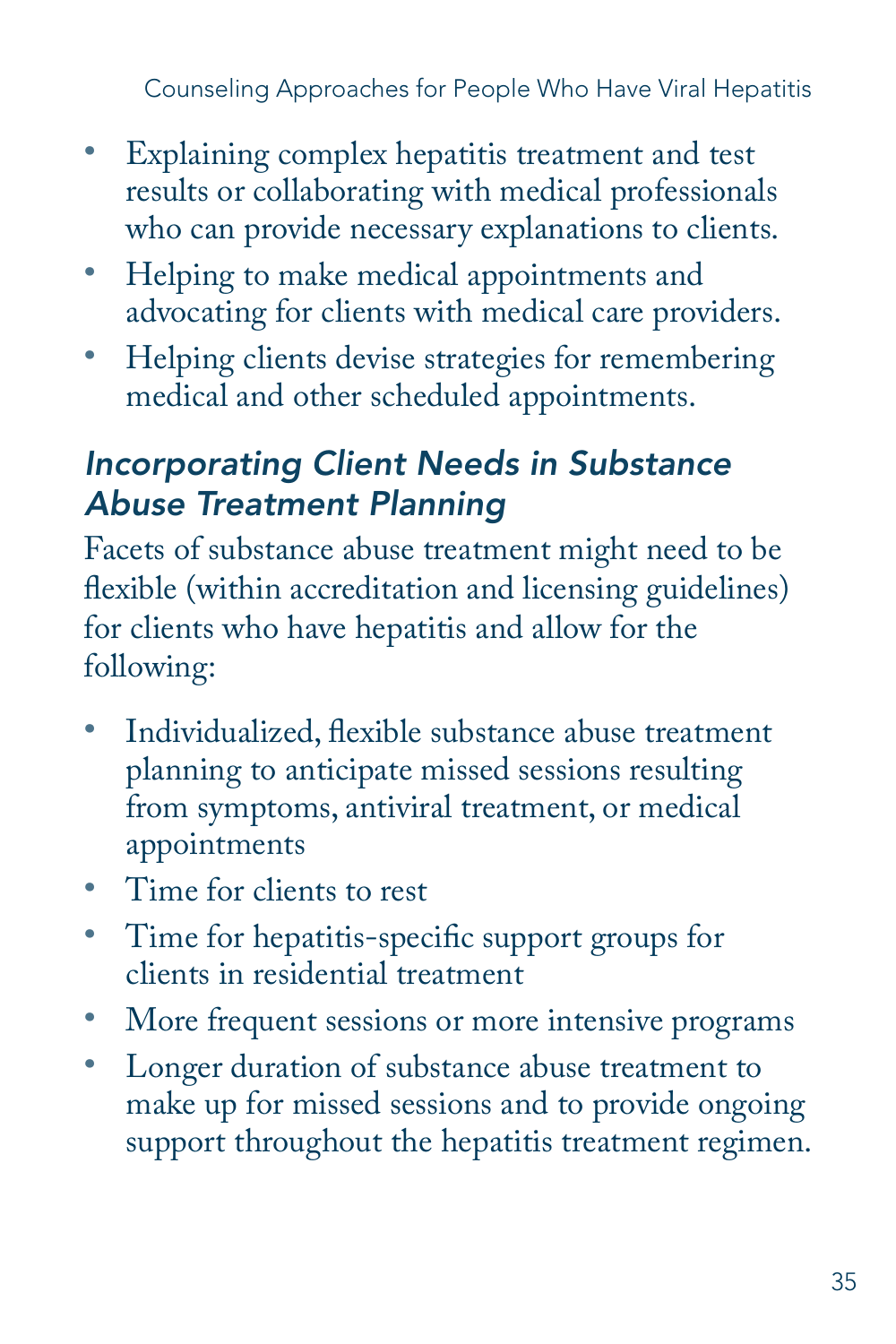## *Providing Specialized Treatment for Clients With Co-Occurring Substance Use and Mental Disorders*

Treatment plans for clients who have co-occurring substance use and mental disorders should include:

- Periodic screening for depression, referral for evaluation by a mental health professional, and consideration of initiating antidepressant treatment, if warranted.
- • Regular medication adherence checks.
- Frequent communication among substance abuse, mental health, and medical care providers, with permission of the client.

## *Developing a Prevention Plan*

- Start where the client is; keep in mind that some clients will not know how they became infected.
- Identify and discuss a specific high-risk incident from the past.
- • Identify a situation in which the client minimized his or her risk, including precautions taken.
- • Identify the client's pattern of risky behavior and the specific circumstances that led to the behavior.
- Negotiate a written prevention plan that includes incremental and achievable steps to minimize risks for transmitting viral hepatitis.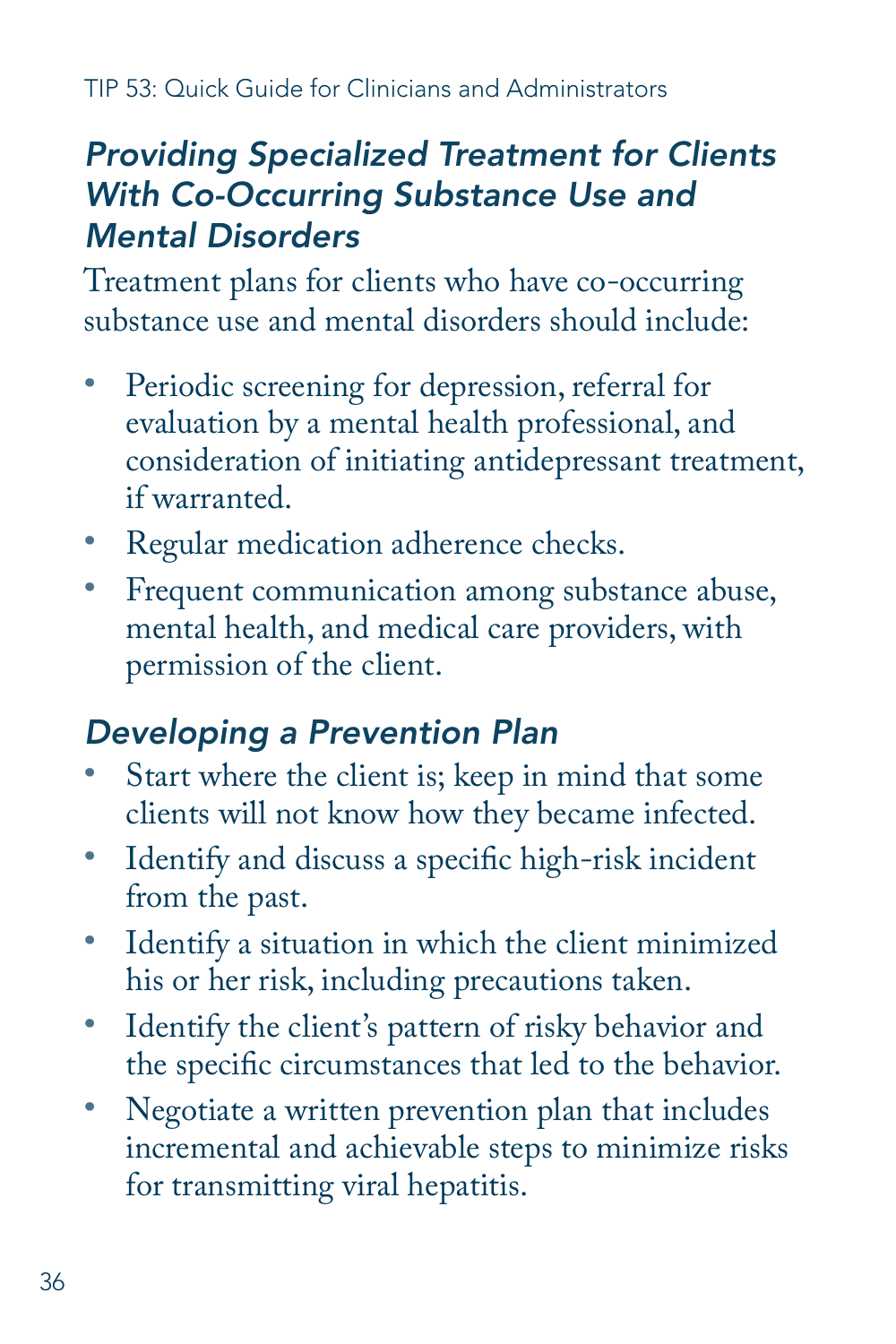Counseling Approaches for People Who Have Viral Hepatitis

- Revisit the plan periodically and assess progress; renegotiate the plan if necessary.
- Include vaccinations against hepatitis A or hepatitis B and prevention strategies for other infections, such as HIV, that are spread in the same way as different types of hepatitis.

## *Providing Effective Case Management*

Clients who have hepatitis might need effective case management. If counselors cannot provide the level of case management a client needs, if possible, they should connect the client with a case manager in another healthcare or social services system. Counselors can help clients:

- • Understand and complete written documents and consent forms.
- • Obtain medical care and adhere to medical regimens.
- • Find sources for financing medical treatment and medications for hepatitis.

TIP 27, *Comprehensive Case Management for Substance Abuse Treatment*, contains additional information on this treatment modality.

*For more detailed information, see TIP 53, Chapter 6.*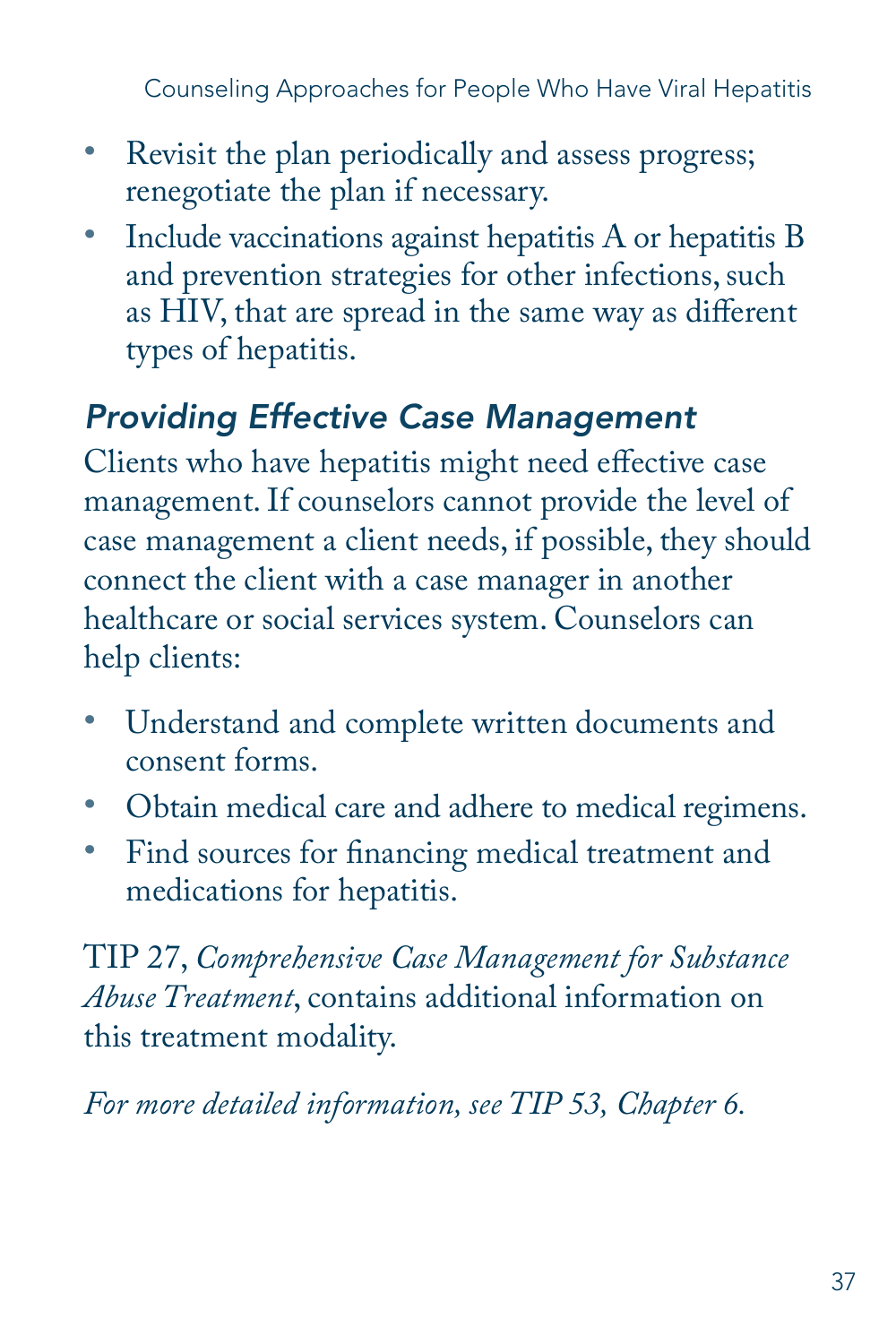## <span id="page-39-0"></span>Adding or Improving Hepatitis Services: A Guide for Administrators

A significant positive correlation has been found between administrators' beliefs about the value of hepatitis services and the availability of such services at their substance abuse treatment programs. Administrators must consider:

- The client population.
- Staffing patterns and issues.
- Availability of local resources.
- Potential partners.
- Sources of funding.

Program administrators can support the provision of hepatitis services by allocating a budget for implementation and by training or hiring appropriate staff members to implement the new services.

A first step toward implementing change is to assess the current hepatitis services and identify components that could be implemented or expanded. Once these steps are implemented, an implementation plan should be written. Activities can include:

**Screening for viral hepatitis**—assessing a client's risk of acquiring or transmitting hepatitis, obtaining a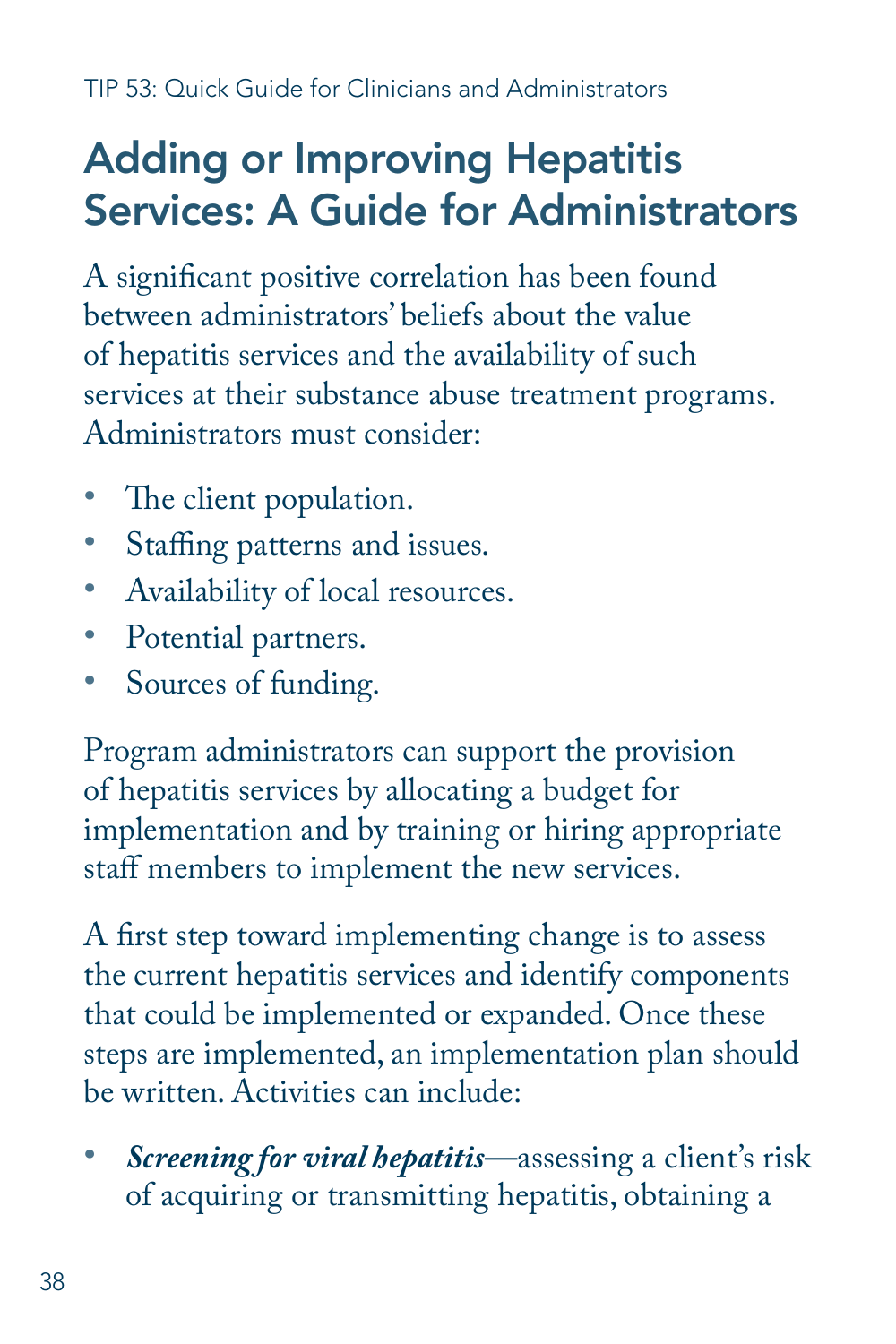client's history of hepatitis infection or vaccination, and conducting blood tests for hepatitis or working with others that provide screening tests.

- *Medical evaluation and diagnosis*—providing onsite medical evaluations after a screening or referring clients to local providers for evaluation and diagnosis.
- • *Treatment for chronic hepatitis*—providing treatment onsite or referring clients to local partners, establishing a multidisciplinary treatment team, and obtaining clients' permission to share information among team members.
- • *Prevention and vaccination*—providing counseling before and after hepatitis screening, educating clients about virus transmission, and providing vaccinations against hepatitis A and B.
- *Education*—training staff, learning about community resources available to clients who have chronic hepatitis, and designing education protocols in line with substance abuse treatment programs' missions and approaches.
- **Support services**—assigning staff members as case managers or working with the medical team to access these services.
- *Outreach***—working with others in the community** to provide information about viral hepatitis and substance use, participating in health fairs, and building ties to outreach agencies.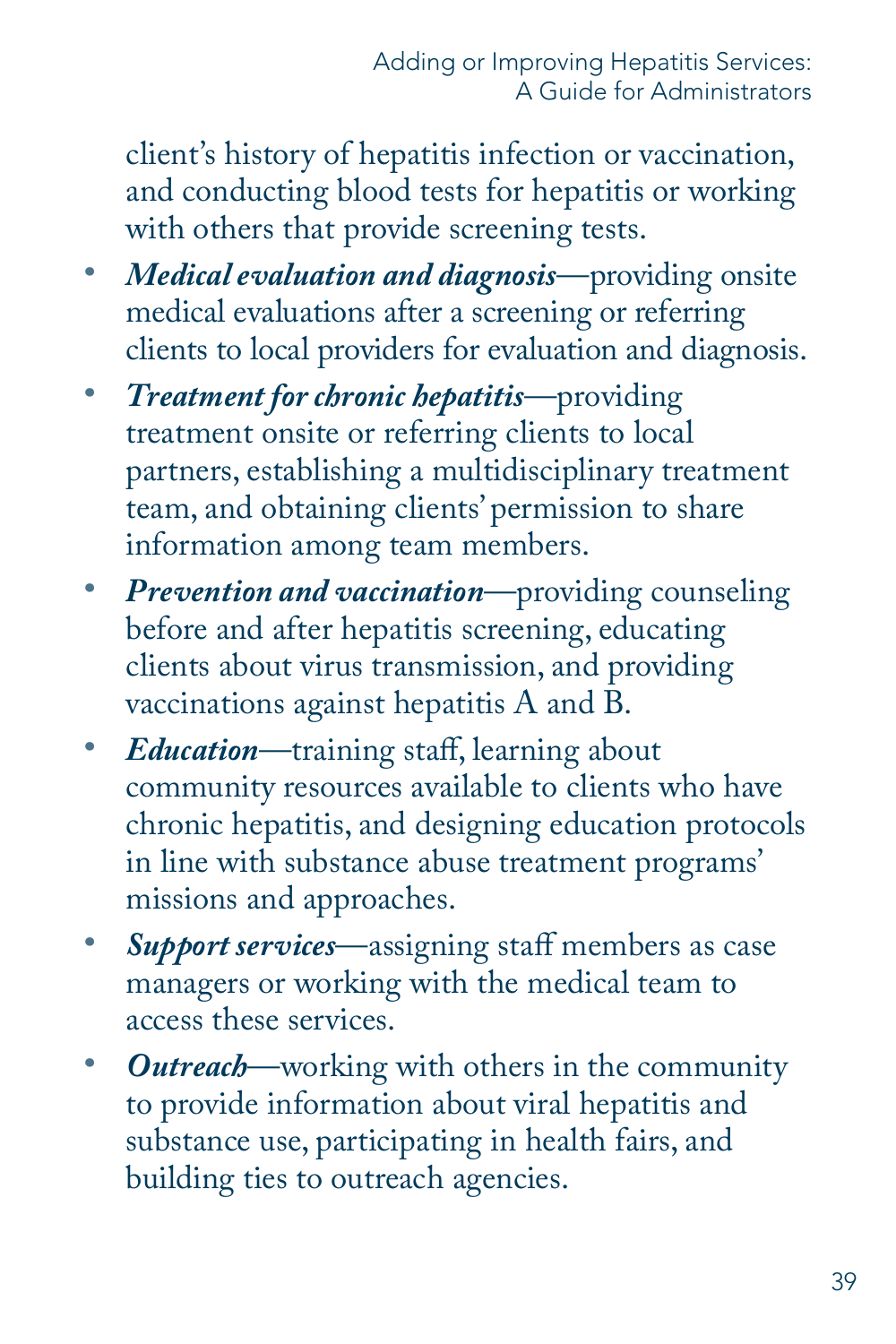## *Integrating Hepatitis Interventions With Existing HIV Services*

The benefits of incorporating hepatitis services into existing HIV services include the following:

- • Counselors working with HIV/AIDS are familiar with the challenges of chronic infection and complex therapeutic regimens, as well as with psychosocial issues that accompany a chronic disease.
- Relationships are already established with medical care providers and public health departments.
- Federal or State funding might be available.

Administrators who would like to incorporate hepatitis services into existing HIV services should consider the following:

- There are different prevention messages for HIV and hepatitis, which are based on different rates of parenteral and sexual transmission.
- Clients often know less about HCV than about HIV.
- Some funding might be dedicated to support services for one virus only.
- • Counselors and staff might be reluctant to integrate services.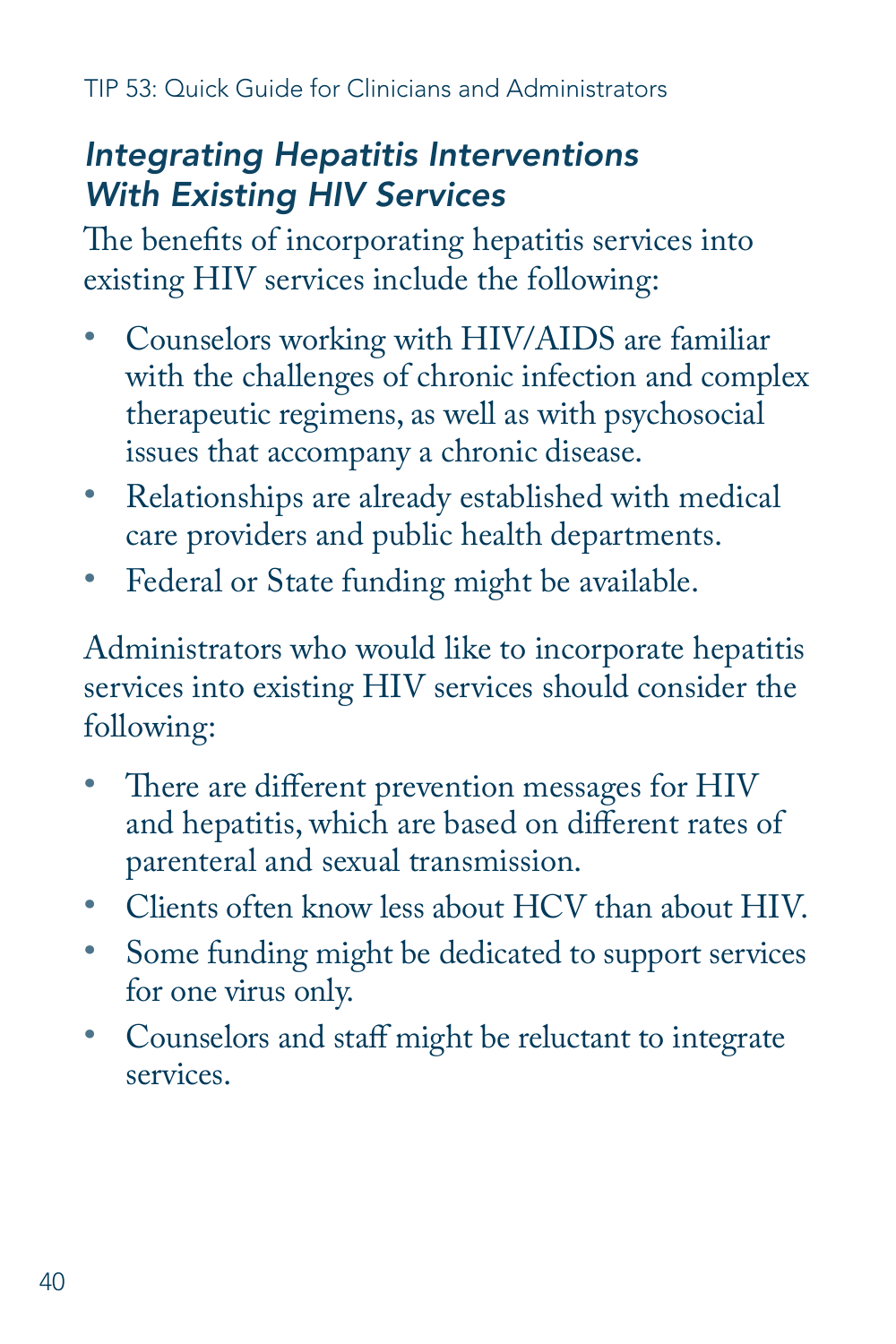## *Developing Policies and Procedures*

Examples of policies and procedures include:

- The program's approach to providing hepatitis services.
- The organization's goal to provide quality services to clients who need screening or treatment for hepatitis.
- • A system to monitor and evaluate policies and procedures and to revise them, as needed.
- • Staff development and educational opportunities related to hepatitis.

## *Evaluation*

The program can incorporate quality improvements identified by regular evaluation of new program components and processes. The program can use the existing quality assurance function to develop a tracking system, which could measure:

- The number of clients with hepatitis  $A$ ,  $B$ , and  $C$ .
- Hepatitis-related treatment outcomes.
- Severity of co-occurring substance use and mental disorders.

## *Successful Implementation*

Features that may facilitate implementation of services in hepatitis-treatment programs include:

• At least one program administrator promoting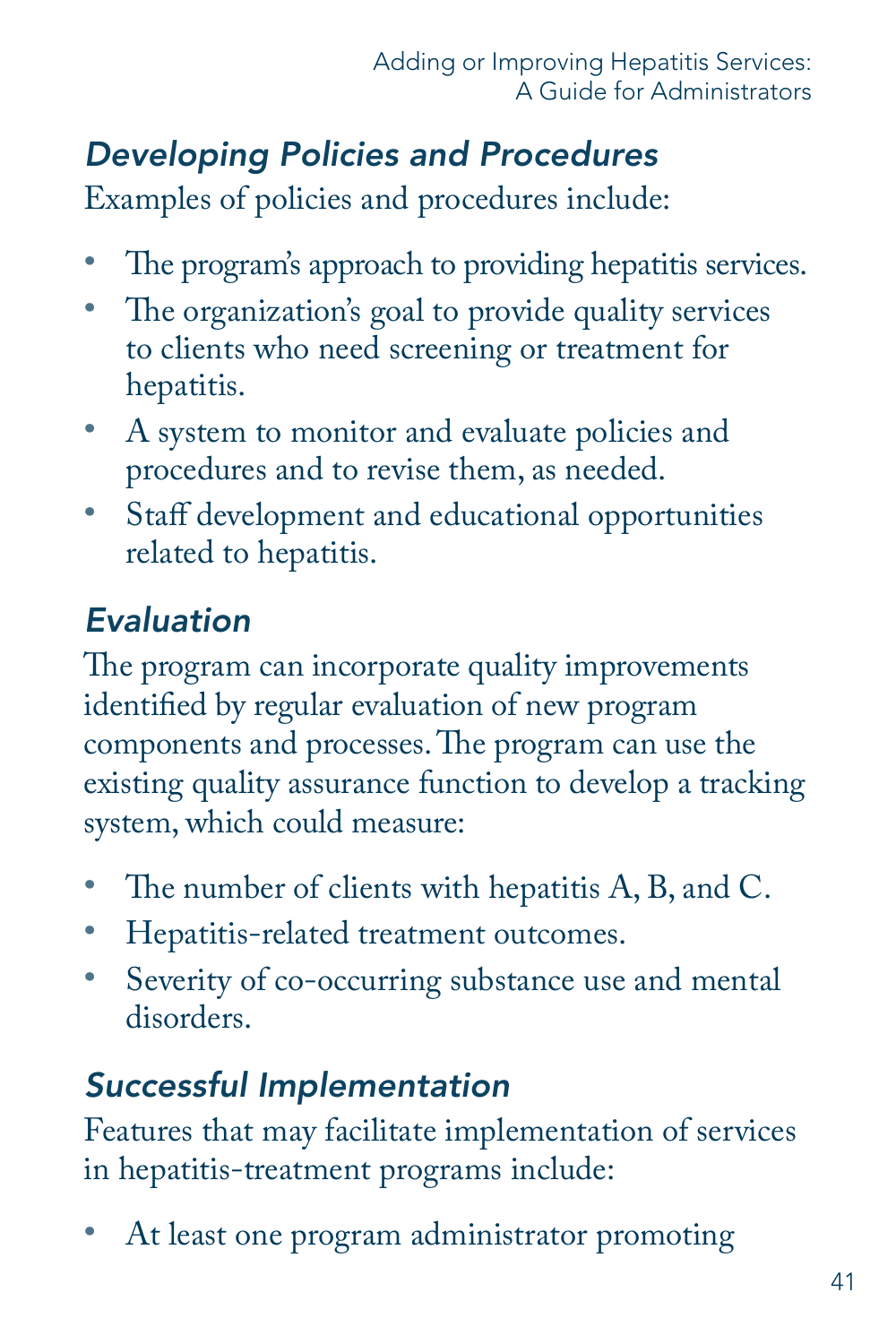efforts to incorporate hepatitis services into the treatment program.

- At least one change agent on staff advocating for the services.
- • Collective "buy-in" from the behavioral health treatment team.

## *Legal and Ethical Issues*

Substance abuse treatment program administrators need current knowledge of the legal and ethical issues about providing hepatitis care and, in particular, about providing medical care to people in their programs. The most significant issues are:

- Confidentiality and privacy—The Health Insurance Portability and Accountability Act (HIPAA) sets limits on use of health information; other Federal and State laws and regulations govern confidentiality of drug referral and treatment information.
- *Informed consent***—When testing or treatment is** involved, informed consent is a legal and ethical prerequisite to administering care.
- • *Staff members' rights*—All employees whose jobs involve the risk of direct contact with blood or other potentially infectious materials must be offered the hepatitis B vaccination without charge.

*For more detailed information, see TIP 53, Chapter 7.*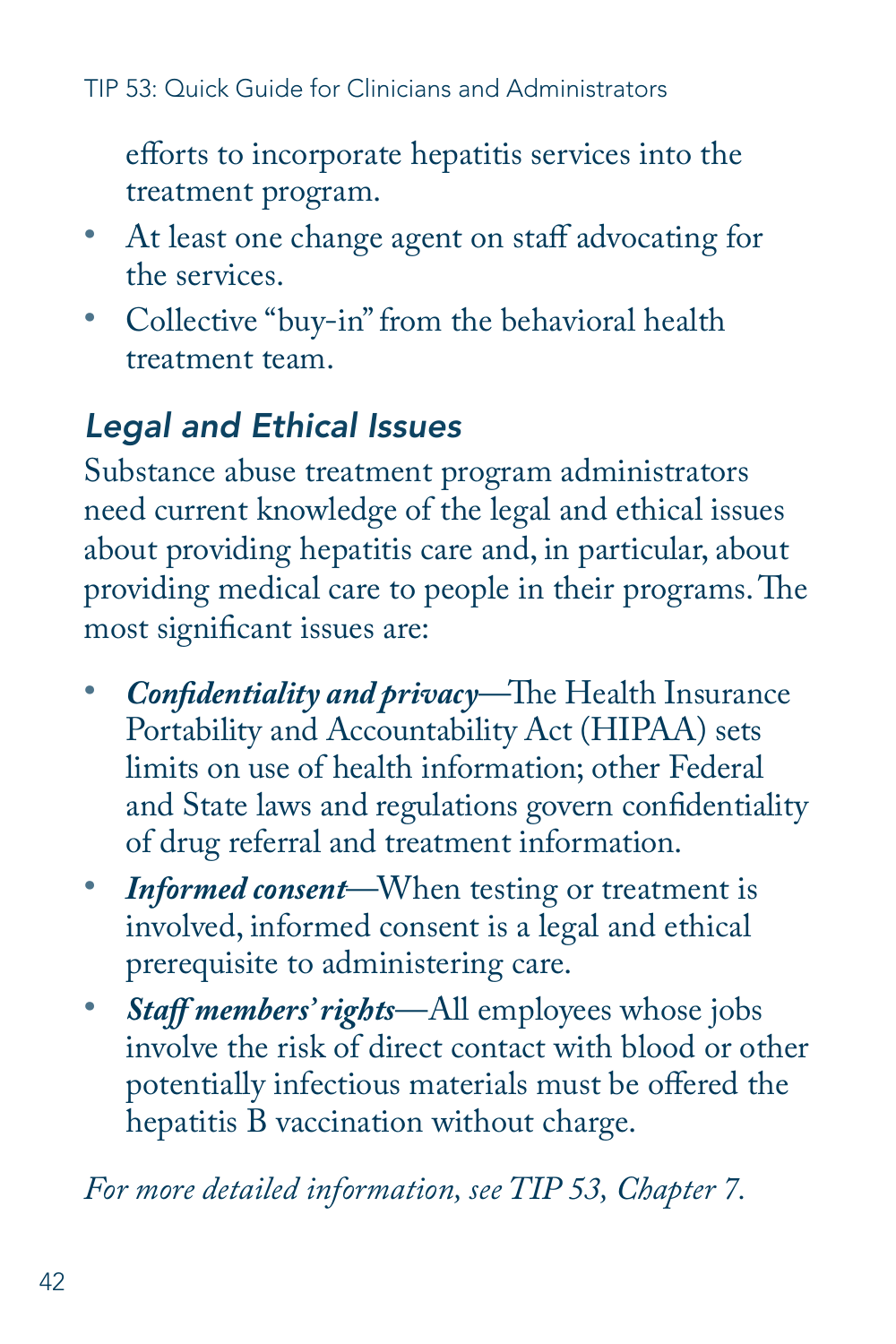# Ordering Information

TIP 53 Addressing Viral Hepatitis in People With Substance Use Disorders



## TIP 53-Related Products:

KAP Keys for Clinicians Based on TIP 53

This publication may be ordered or downloaded from SAMHSA's Publications Ordering Web page at http://store.samhsa.gov. Or, please call SAMHSA at 1-877-SAMHSA-7 (1-877-726-4727) (English and Español).

*Do not reproduce or distribute this publication for a fee without specific, written authorization of the Office of Communications, Substance Abuse and Mental Health Services Administration, U.S. Department of Health and Human Services.*